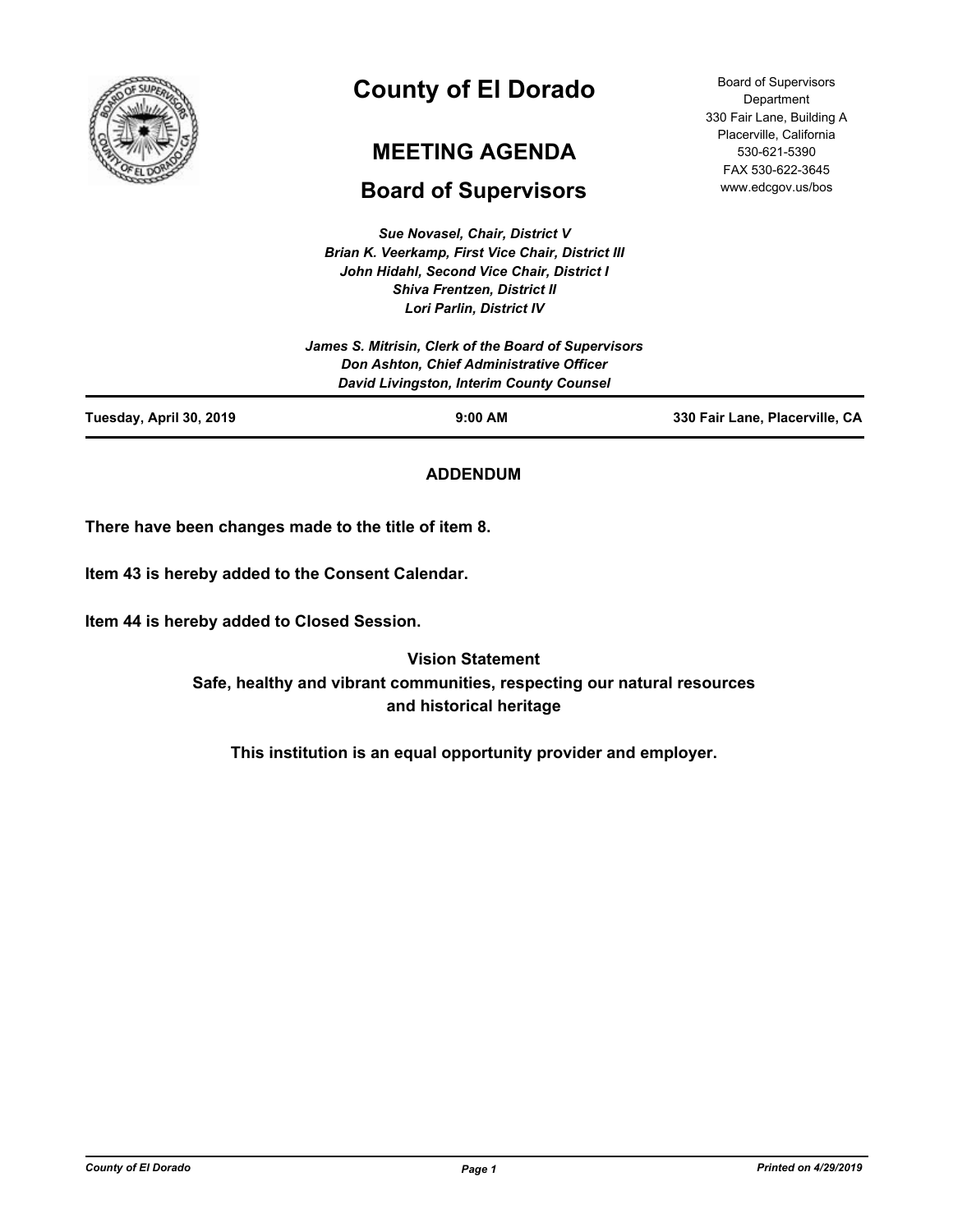Live Web Streaming and archiving of most Board of Supervisors meeting videos, all meeting agendas, supplemental materials and meeting minutes are available on the internet at: http://eldorado.legistar.com/Calendar.aspx

To listen to open session portions of the meeting in real time, dial (530) 621-7603. This specialized dial in number is programmed for listening only and is operable when the audio system inside the meeting room is activated. Please be advised that callers will experience silence anytime the Board is not actively meeting, such as during Closed Session or break periods.

The County of El Dorado is committed to ensuring that persons with disabilities are provided the resources to participate in its public meetings. Please contact the office of the Clerk of the Board if you require accommodation at 530-621-5390 or via email, edc.cob@edcgov.us, preferably no less than 24 hours in advance of the meeting.

The Board of Supervisors is concerned that written information submitted to the Board the day of the Board meeting may not receive the attention it deserves. The Board Clerk cannot guarantee that any FAX, email, or mail received the day of the meeting will be delivered to the Board prior to action on the subject matter.

The Board meets simultaneously as the Board of Supervisors and the Board of Directors of the Air Quality Management District, In-Home Supportive Services, Public Housing Authority, Redevelopment Agency and other Special Districts.

For Purposes of the Brown Act § 54954.2 (a), the numbered items on this Agenda give a brief description of each item of business to be transacted or discussed. Recommendations of the staff, as shown, do not prevent the Board from taking other action.

Materials related to an item on this Agenda submitted to the Board of Supervisors after distribution of the agenda packet are available for inspection during normal business hours in the public viewing packet located in Building A, 330 Fair Lane, Placerville or in the Board Clerk's Office located at the same address. Such documents are also available on the Board of Supervisors' Meeting Agenda webpage subject to staff's ability to post the documents before the meeting.

# **PROTOCOLS FOR PUBLIC COMMENT**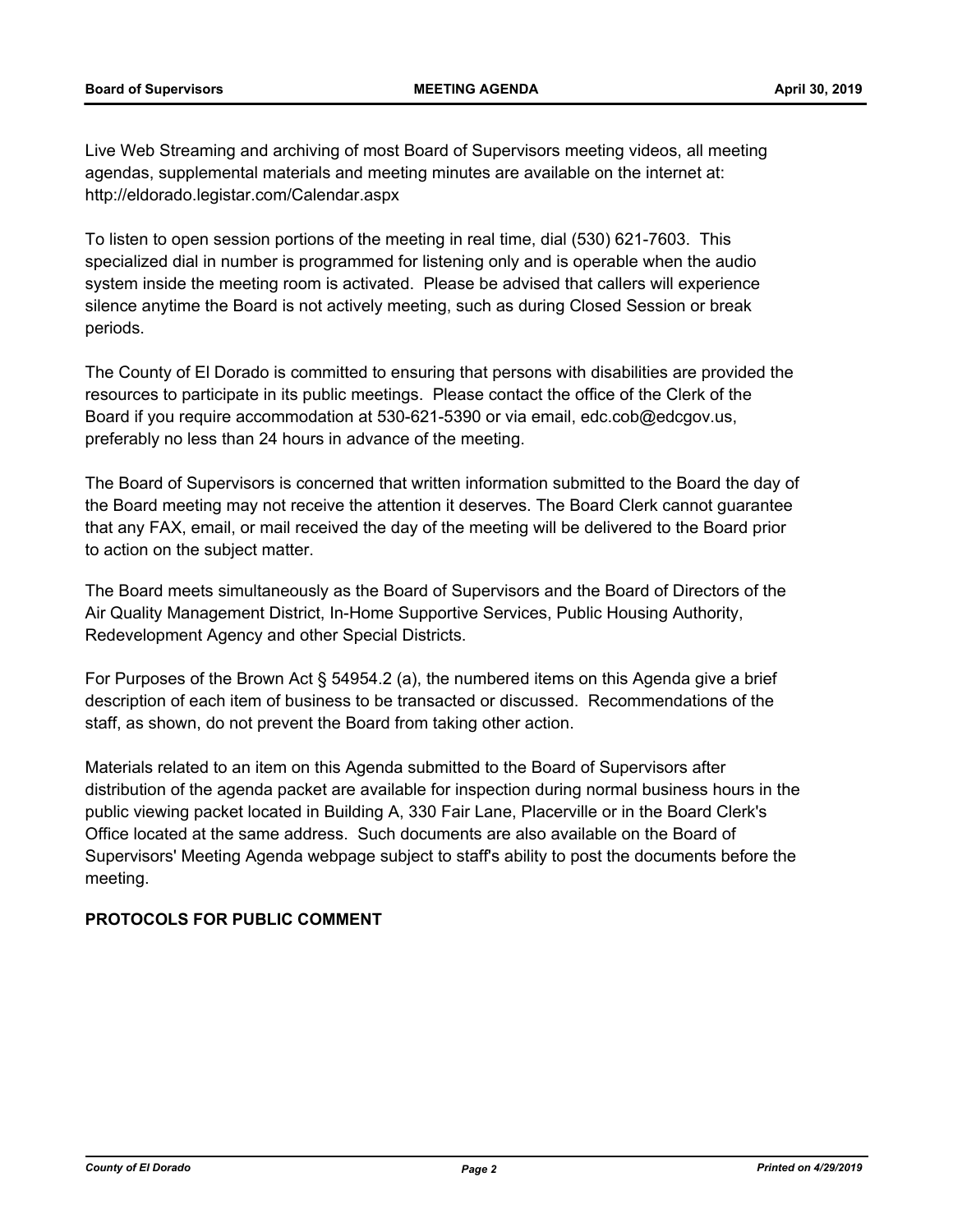Public comment will be received at designated periods as called by the Board Chair.

Public comment on items scheduled for Closed Session will be received before the Board recesses to Closed Session.

Except with the consent of the Board, individuals shall be allowed to speak to an item only once.

On December 5, 2017, the Board adopted the following protocol relative to public comment periods. The Board adopted minor revisions to the protocol on February 26, 2019, incorporated herein:

Time for public input will be provided at every Board of Supervisors meeting. Individuals will have three minutes to address the Board. Individuals authorized by organizations will have three minutes to present organizational positions and perspectives and may request additional time, up to five minutes. At the discretion of the Board, time to speak by any individual may be extended.

Public comment on certain agenda items designated and approved by the Board may be treated differently with specific time limits per speaker or a limit on the total amount of time designated for public comment. It is the intent of the Board that quasi-judicial matters have additional flexibility depending upon the nature of the issue. It is the practice of the Board to allocate 20 minutes for public comment during Open Forum and for each agenda item to be discussed. (Note: Unless designated on the agenda, there is no Open Forum period during Special Meetings.)

Individual Board members may ask clarifying questions but will not engage in substantive dialogue with persons providing input to the Board.

If a person providing input to the Board creates a disruption by refusing to follow Board guidelines, the Chair of the Board may take the following actions:

Step 1. Request the person adhere to Board guidelines. If the person refuses, the Chair may turn off the speaker's microphone.

Step 2. If the disruption continues, the Chair may order a recess of the Board meeting. Step 3. If the disruption continues, the Chair may order the removal of the person from the Board meeting.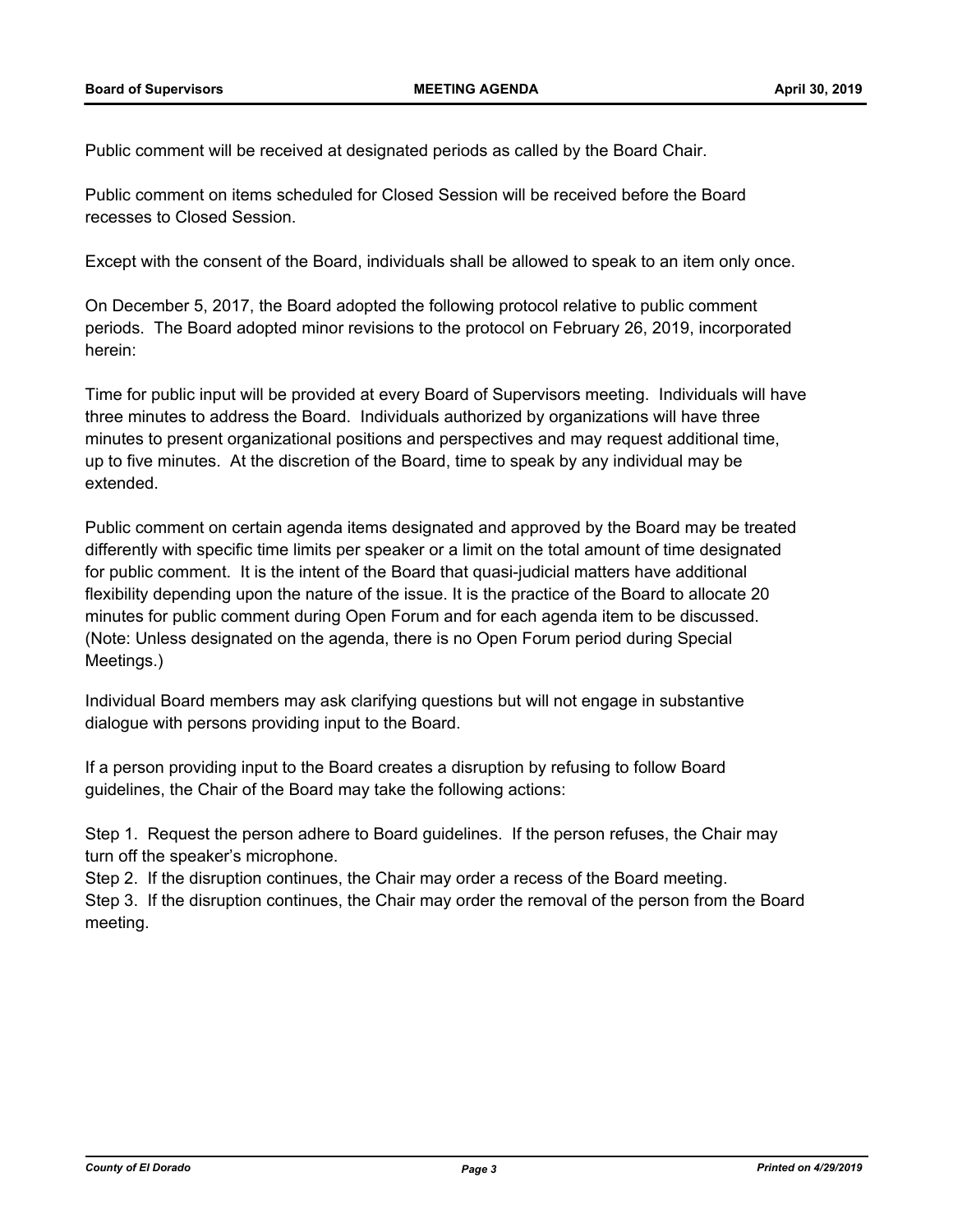## **9:00 A.M. - CALL TO ORDER**

#### **INVOCATION AND PLEDGE OF ALLEGIANCE TO THE FLAG**

#### **ADOPTION OF THE AGENDA AND APPROVAL OF CONSENT CALENDAR**

The Board may make any necessary additions, deletions or corrections to the agenda including moving items to or from the Consent Calendar and adopt the agenda and the Consent Calendar with one single vote. A Board member may request an item be removed from the Consent Calendar for discussion and separate Board action. At the appropriate time as called by the Board Chair, members of the public may make a comment on matters on the Consent Calendar prior to Board action.

#### **OPEN FORUM**

Open Forum is an opportunity for members of the public to address the Board of Supervisors on subject matter that is not on their meeting agenda and within their jurisdiction. Public comments during Open Forum are limited to three minutes per person. Individuals authorized by organizations will have three minutes to present organizational positions and perspectives and may request additional time, up to five minutes. The total amount of time reserved for Open Forum is 20 Minutes.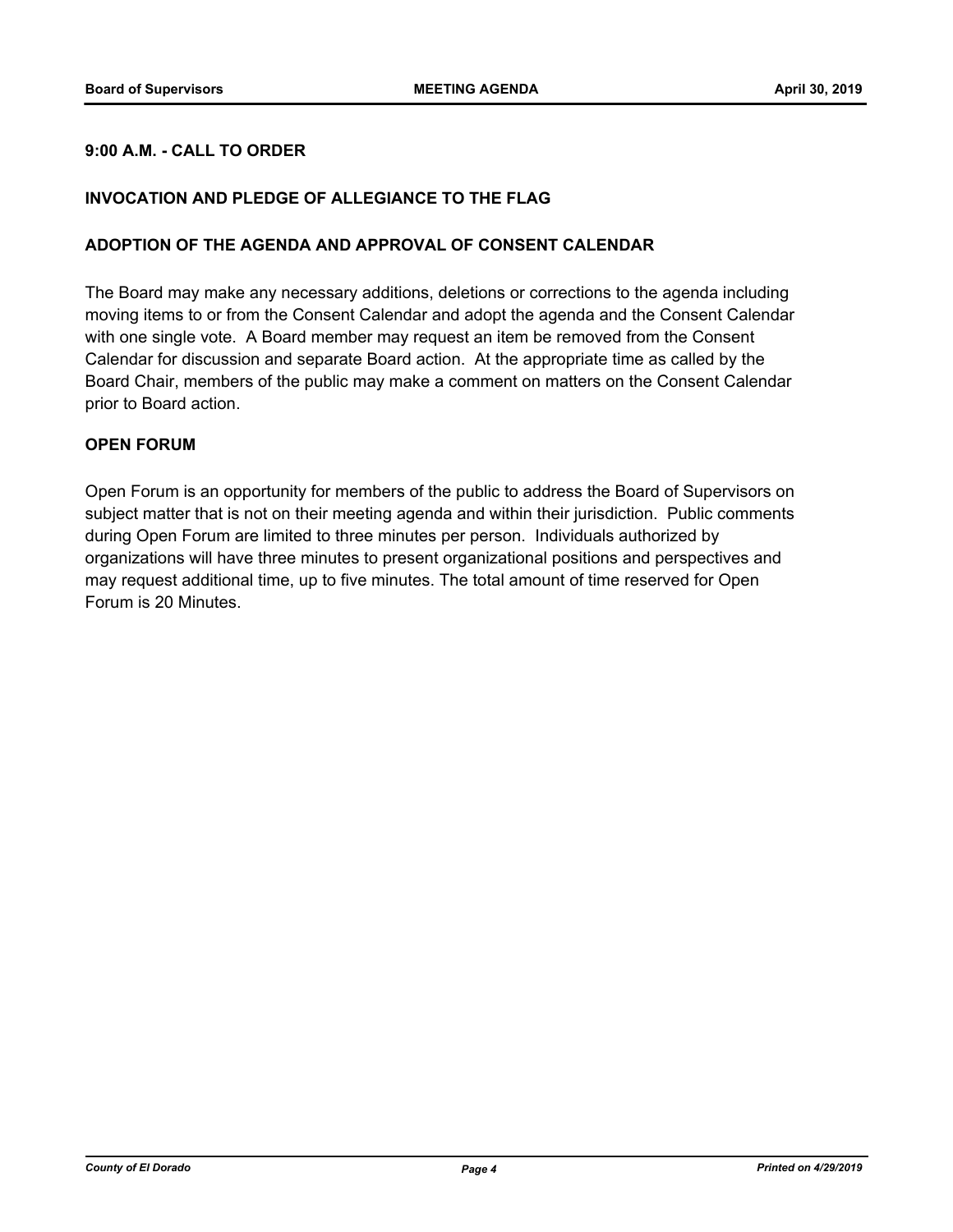#### **CONSENT CALENDAR**

**1.** [19-0694](http://eldorado.legistar.com/gateway.aspx?m=l&id=/matter.aspx?key=26016) Clerk of the Board recommending the Board approve the Minutes from the special meeting of April 22, 2019 and regular meeting of April 23, 2019.

#### **GENERAL GOVERNMENT - CONSENT ITEMS**

- **2.** [19-0523](http://eldorado.legistar.com/gateway.aspx?m=l&id=/matter.aspx?key=25844) Assessor, Auditor-Controller and Treasurer/Tax Collector recommending the Board receive and file an update relative to the implementation of the Megabyte Property Tax System.
- **3.** [16-0305](http://eldorado.legistar.com/gateway.aspx?m=l&id=/matter.aspx?key=20961) Chief Administrative Office recommending the Board find that a state of emergency continues to exist in El Dorado County as a result of unprecedented tree mortality due to drought conditions and related bark beetle infestations. (Cont. 4/23/19, Item 4)
- **4.** [19-0585](http://eldorado.legistar.com/gateway.aspx?m=l&id=/matter.aspx?key=25906) Chief Administrative Office, Facilities Division, recommending the Board authorize the Chair to sign the Grant of Easement with the El Dorado Irrigation District as related to providing utility services to the Public Safety Facility.

#### **FUNDING:** NA

**5.** [19-0623](http://eldorado.legistar.com/gateway.aspx?m=l&id=/matter.aspx?key=25944) Chief Administrative Office, Facilities Division and Procurement and Contracts Division, recommending the Board consider the following: 1) Award Bid No. 19-968-015 for the Placerville Jail Roof Replacement to the lowest responsive and qualified bidder, Madsen Roofing & Waterproofing, Inc.; and

> 2) Authorize the Chair to sign Public Works Contract No. 3940, subject to review and approval by County Counsel and Risk Management; with Madsen Roofing & Waterproofing, Inc. for \$684,719 and a term of 100 calendar days; and

3) Authorize the Purchasing Agent to sign an Escrow Agreement, if requested by any Contractor and in accordance with Public Contract Code Section 22300, for the purpose of holding Contract retention funds.

**FUNDING:** Accumulated Capital Outlay Fund (ACO)

**6.** [19-0325](http://eldorado.legistar.com/gateway.aspx?m=l&id=/matter.aspx?key=25646) Chief Administrative Office, Facilities Division, recommending the Board authorize the Purchasing Agent to sign Amendment IV to Agreement for Services 317-S1810 (2704) with TerraVerde Energy, LLC to increase compensation by \$150,000 for an amended not-to-exceed of \$307,235 for design and project management services.

**FUNDING:** Accumulative Capital Outlay Fund.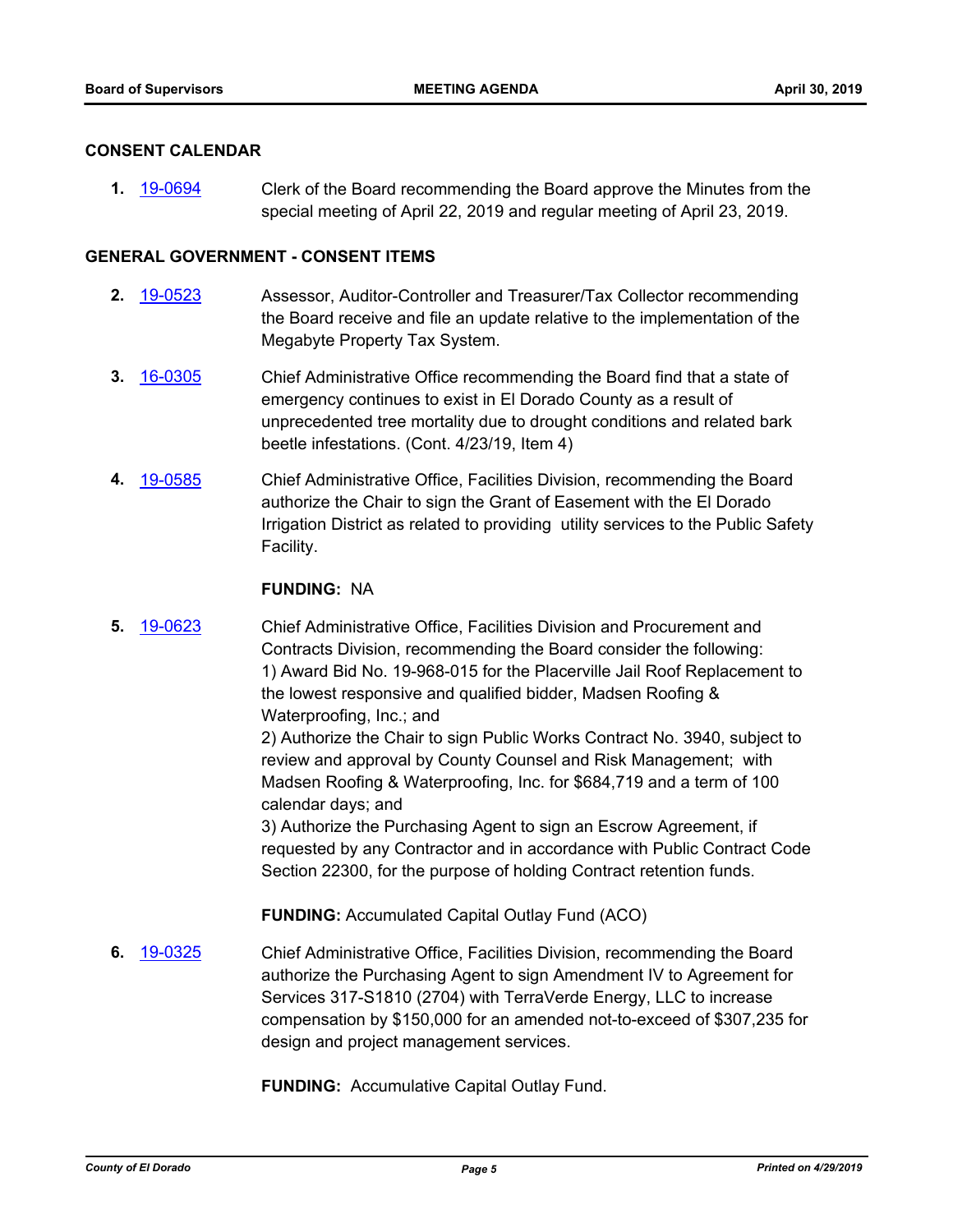- **7.** [19-0708](http://eldorado.legistar.com/gateway.aspx?m=l&id=/matter.aspx?key=26030) Clerk of the Board, based upon the recommendation of Supervisor Novasel, recommending the Board make the following appointment to the Happy Homestead Cemetery District: Appoint Eric Eymann, Member (Vacant), Term Expiration 1/1/2023.
- **8.** [19-0540](http://eldorado.legistar.com/gateway.aspx?m=l&id=/matter.aspx?key=25861) Human Resources Department recommending the Board: 1) Approve and adopt the revised department-specific class specifications for the Health and Human Services Agency: Public Health Nurse I/II, Disease Investigation and Control Specialist I/II, Food Services Aide (Title Change from: Food Service Aide), Psychiatric Technician I/II, and Public Health Nurse Supervisor (Title Change from: Supervising Public Health Nurse);

2) Approve and adopt the revised department-specific class specifications for the Sheriff's Office: Correctional Food Services Coordinator and Sheriff's Crime Analyst (Title Change from Crime Analyst);

3) Approve and adopt the revised department-specific class specification for the Department of Planning and Building: Clerk of the Planning Commission; and

4) Approve and authorize the Chair to sign Resolution **062-2019** adopting the above mentioned three two classification title changes.

#### **FUNDING:** N/A.

**9.** [19-0643](http://eldorado.legistar.com/gateway.aspx?m=l&id=/matter.aspx?key=25965) Human Resources Department recommending the Board: 1) Approve and adopt new and revised class specifications for the Information Technologies Department; and 2) Adopt and authorize the Chair to sign Resolution **059-2019** to approve four title changes; the salary range, job class number, and bargaining unit for six new classifications; and associated changes to the personnel allocation.

**FUNDING:** General Fund.

# **10.** [19-0624](http://eldorado.legistar.com/gateway.aspx?m=l&id=/matter.aspx?key=25946) Information Technologies recommending the Board:

1) Authorize the County to continue utilizing competitively-bid U.S. Communities Agreement 4400006644 with Insight Public Sector, Inc. for the purchase of Amazon cloud storage solutions; and 2) Authorize the Purchasing Agent to execute amendment 1 to Agreement 2191 with Insight Public Sector, Inc. for the purchase of Amazon cloud storage solutions, extending the term two years to April 30, 2021, and increasing the Not to Exceed amount from \$20,000 to \$60,000.

**FUNDING:** General Fund with partial cost recovery in future years through the A-87 Cost Plan.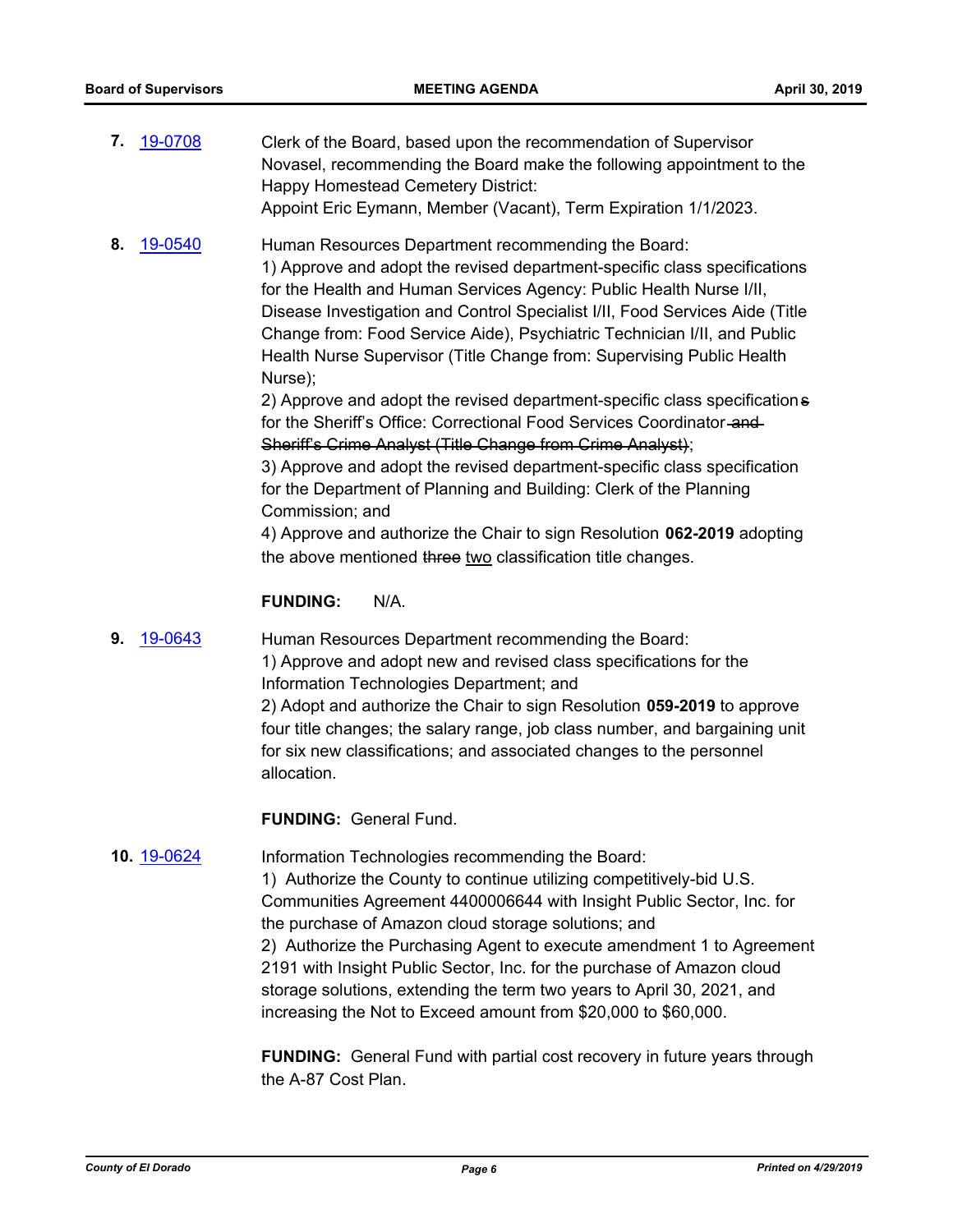**11.** [19-0630](http://eldorado.legistar.com/gateway.aspx?m=l&id=/matter.aspx?key=25952) Ad Hoc Code Enforcement Advisory Committee recommending the Board approve the **Final Passage** (Second Reading) of Ordinance **5101** to add County ordinance code Chapter **08.09** - Vegetation Management and Defensible Space. (Cont. 4/23/19 Item 28).

**FUNDING:** General Fund and Abatement Charges.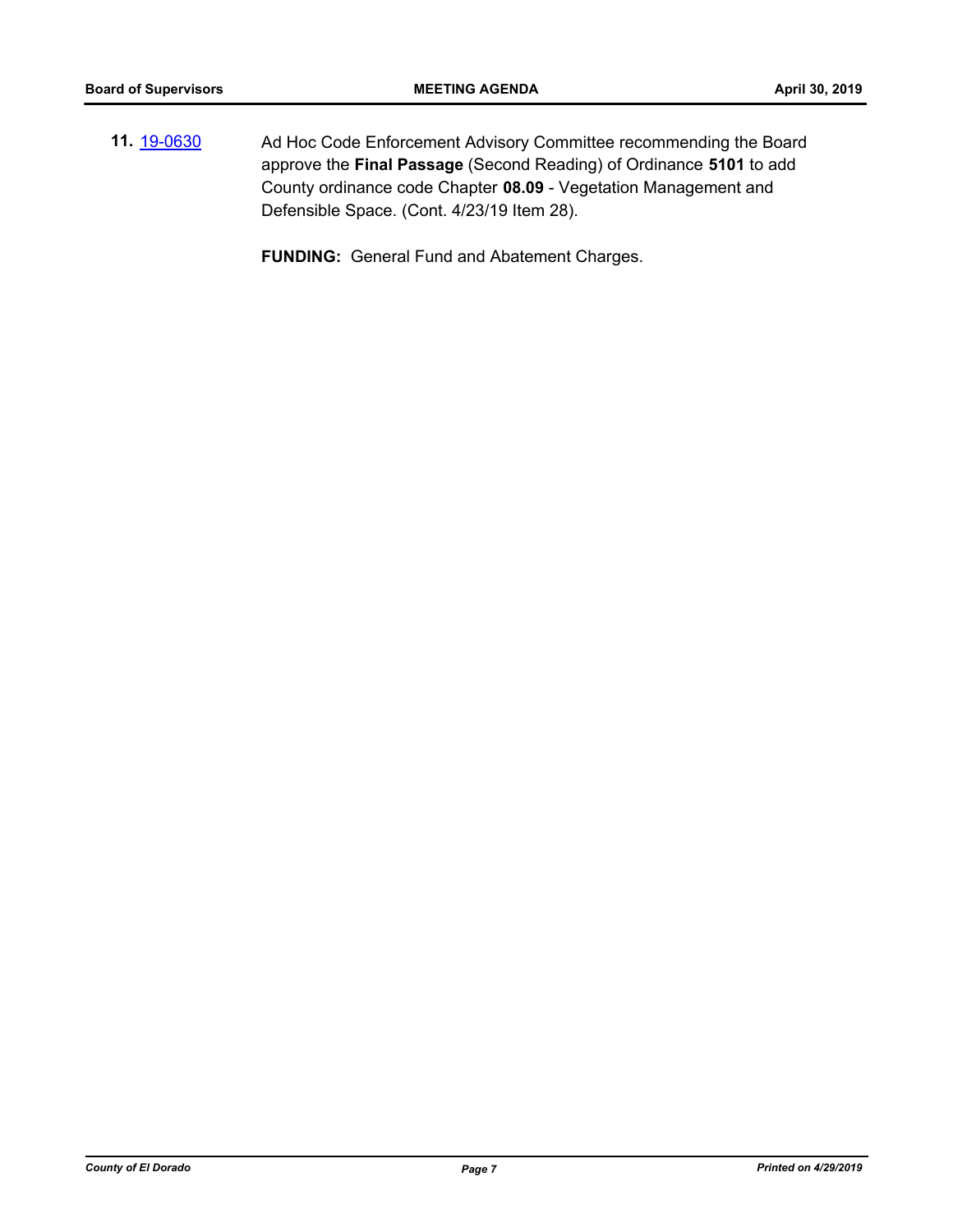#### **HEALTH AND HUMAN SERVICES - CONSENT ITEMS**

**12.** [19-0335](http://eldorado.legistar.com/gateway.aspx?m=l&id=/matter.aspx?key=25656) Health and Human Services Agency recommending the Board: 1) Approve and authorize the Chair to sign Amendment 1 to Agreement for Services 16 (006-S1811) with New Morning Youth and Family Services, Inc. for the provision of Parenting Skills Project, extending the term one year for a total term from July 1, 2017 through June 30, 2020, and increasing the maximum obligation by \$50,000 for a new maximum contractual obligation of \$150,000; 2) Make findings in accordance with County Ordinance 3.13.030 that it is more economical and feasible to contract with New Morning Youth and Family Services, Inc. for services provided under this Agreement 16 (006-S1811) because the County does not possess the staff with the necessary skills and qualifications to perform the work; and 3) Authorize the Purchasing Agent, or designee, to execute further documents relating to Agreement for Services 16 (006-S1811), including amendments which do not increase the maximum dollar amount or term of the Agreement, and contingent upon approval by County Counsel and Risk Management.

**FUNDING:** 100% State Funding - Mental Health Services Act.

**13.** [19-0491](http://eldorado.legistar.com/gateway.aspx?m=l&id=/matter.aspx?key=25812) Health and Human Services Agency recommending the Board: 1) Approve and authorize the Chair to sign Amendment I to Agreement for Services 2454 with Aegis Treatment Centers, LLC, for the provision of narcotic treatment program services, extending the term for two (2) years to cover the period of July 17, 2018 through June 30, 2021, with no change to the maximum obligation;

> 2) Make findings in accordance with County Ordinance 3.13.030 that it is more economical and feasible to contract with Aegis Treatment Centers, LLC for services provided under this Agreement 2454 because the County has neither the staff nor facilities to perform said services; and 3) Authorize the Purchasing Agent or their designee to execute further documents relating to Agreement for Services 2454, including amendments which do not increase the maximum dollar amount or term of the Agreement, and contingent upon approval by County Counsel and Risk Management.

**FUNDING:** 47% Federal, 11% State, 26% Realignment, and 16% Other.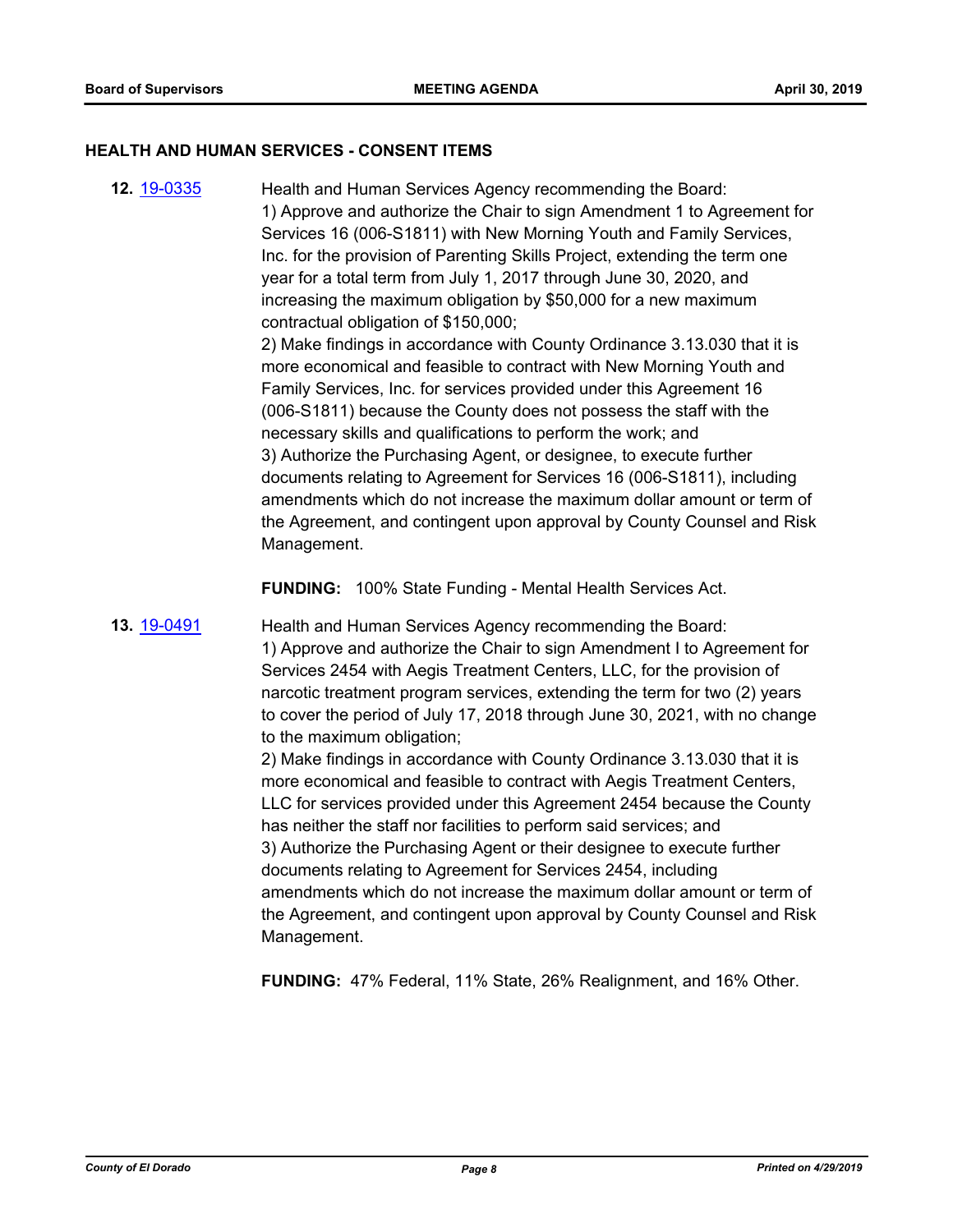**14.** [19-0547](http://eldorado.legistar.com/gateway.aspx?m=l&id=/matter.aspx?key=25868) Health and Human Services Agency (HHSA) recommending the Board: 1) Approve and authorize the Chair to sign Memorandum of Understanding (MOU) (FENIX # to be determined) with the CalSAWS Consortium, a California Joint Powers Authority, that supersedes existing Memorandum of Understanding 053-M1811, including any and all prior amendments, for an estimated reoccurring annual cost of \$48,950, with a perpetual term to begin on June 28, 2019; 2) Authorize the Purchasing Agent to execute further documents relating to

the MOU, including amendments that do not increase the maximum dollar amount or change the term of the MOU, and contingent upon approval by County Counsel and Risk Management; and

3) Authorize the HHSA Director or the Chief Fiscal Officer to execute any required fiscal and programmatic reports.

**FUNDING:** 49% Federal, 23% Social Services Realignment, 24% State, and 4% County General Fund.

**15.** [19-0546](http://eldorado.legistar.com/gateway.aspx?m=l&id=/matter.aspx?key=25867) Health and Human Services Agency (HHSA) recommending the Board: 1) Approve and authorize the Chair to sign non-financial Second Amended and Restated Joint Exercise of Powers Agreement (FENIX # to be determined) (Agreement) with CalSAWS Consortium, a California Joint Powers Authority, that amends and restates the Joint Exercise of Powers Agreement dated December 1998 (FENIX 1027) and any and all amendments thereto, with no change to the perpetual term that began December 1998;

> 2) Authorize the Chair to execute further documents relating to the Agreement, including amendments that do not increase the maximum dollar amount or change the term, and contingent upon approval by County Counsel and Risk Management; and

3) Authorize the HHSA Director or the Chief Fiscal Officer to execute any required fiscal and programmatic reports.

**FUNDING:** This is a non-financial MOU.

**16.** [19-0565](http://eldorado.legistar.com/gateway.aspx?m=l&id=/matter.aspx?key=25886) Library Department recommending the Board approve and authorize the Director of Library Services to sign Memorandum of Understanding 3921 between NorthNet Library System and County of El Dorado for a term of five years beginning July 1, 2019 and ending June 30, 2024 to participate in and implement the Link+ resource sharing system at a cost not to exceed \$83,896.

**FUNDING:** Library Taxes and General Fund.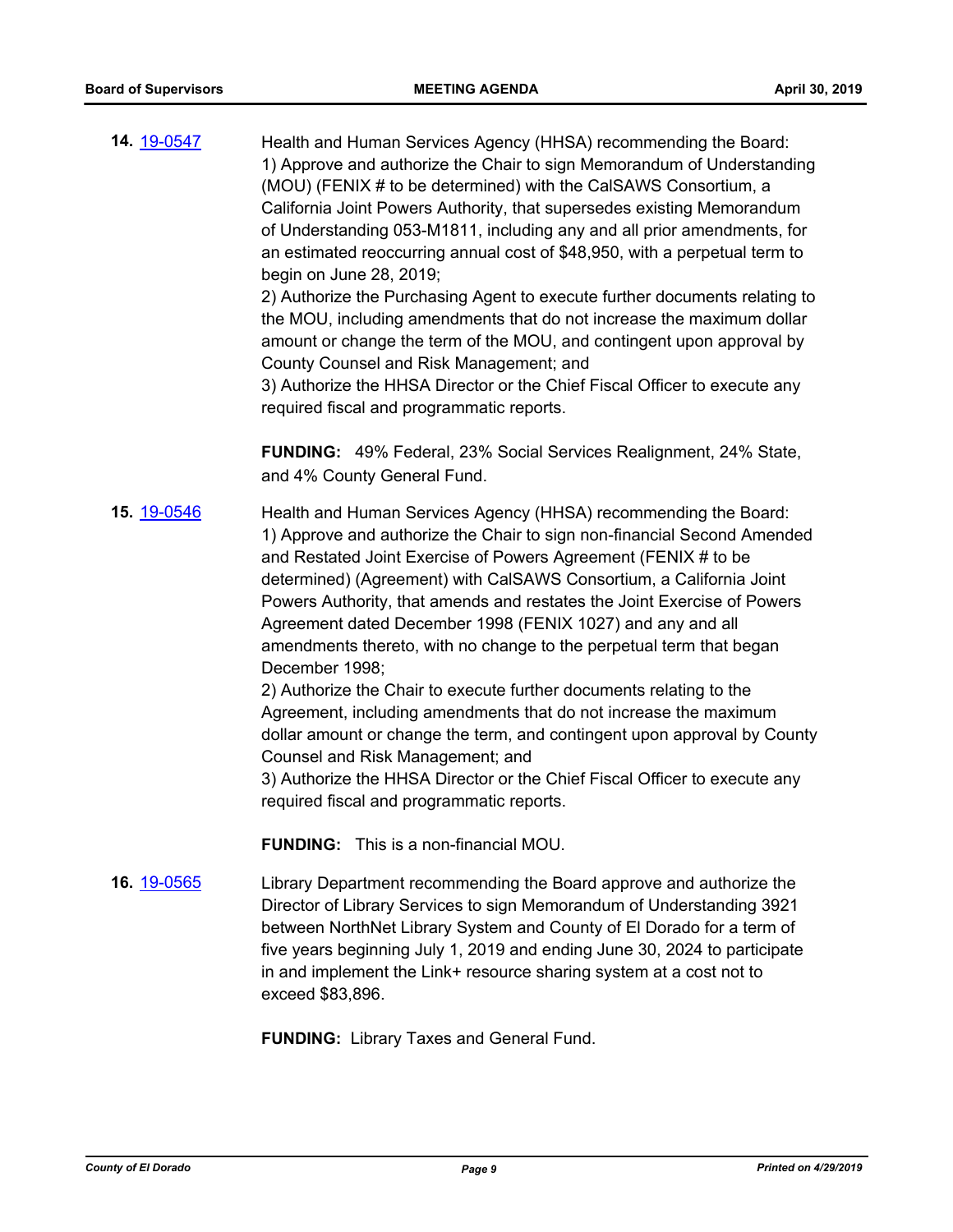**17.** [19-0581](http://eldorado.legistar.com/gateway.aspx?m=l&id=/matter.aspx?key=25902) Library Department recommending the Board: 1) Accept a donation of \$41,750 from the M. Jean Anderson Trust to be used for operations and enhancements of the Pollock Pines Library; 2) Authorize the establishment of the "Pollock Pines Library Fund" Special Revenue Fund, Index/Org Code 4370709, Fund 1243039 to maintain the funds for future use.

**FUNDING:** Donation.

**18.** [19-0615](http://eldorado.legistar.com/gateway.aspx?m=l&id=/matter.aspx?key=25936) Library Department recommending the Board approve Amendment I to Agreement 3593 with SirsiDynix Corporation to add Section 6.1.4 holding County harmless for an Apple Developer agreement required to implement the BlueCloud Mobile app as contracted in Agreement 3593.

**FUNDING:** Library taxes and General Fund.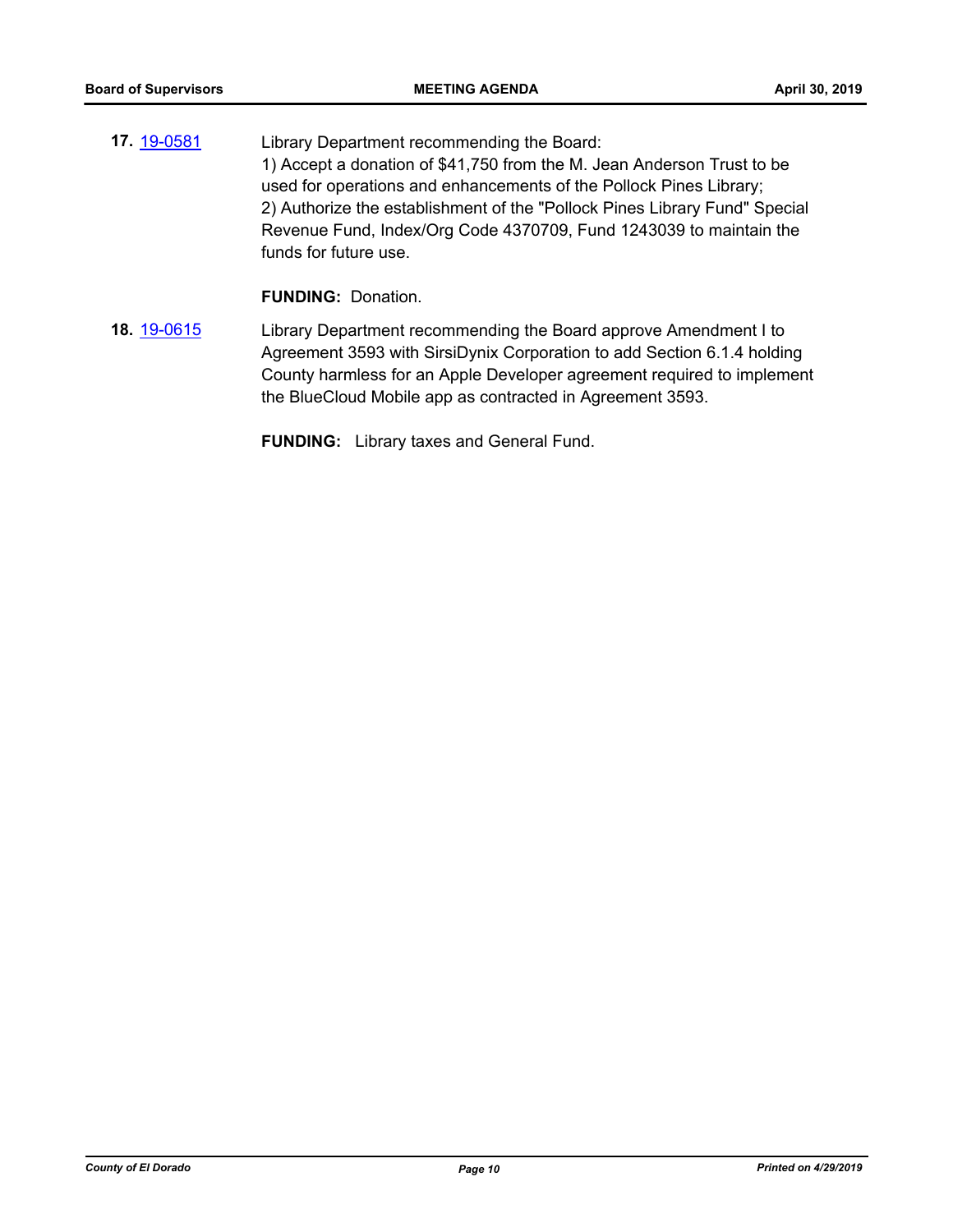#### **LAND USE AND DEVELOPMENT - CONSENT ITEMS**

**19.** [19-0520](http://eldorado.legistar.com/gateway.aspx?m=l&id=/matter.aspx?key=25841) Department of Transportation recommending the Board: 1) Accept the subdivision improvements for the Cameron Glen Estates - Phase 5 Project, TM 14-1518 as complete;

2) Reduce Performance Bond 894133S from \$610,176.20 to \$61,017.62, which is ten percent of the total cost of the subdivision improvements. This amount guarantees against any defective work, labor done, or defective materials furnished, which is to be released after one year if no claims are made;

3) Hold Laborer and Materialmens Bond 894133S in the amount of \$305,088.10 for six (6) months to guarantee payments to persons furnishing labor, materials, or equipment; and

4) Authorize the Clerk of the Board to release the respective bonds after the required time periods upon written request from the Department of Transportation.

**FUNDING:** Developer Funded.

**20.** [19-0538](http://eldorado.legistar.com/gateway.aspx?m=l&id=/matter.aspx?key=25859) Department of Transportation recommending the Board consider the following:

> 1) Approve and authorize the Chair to sign the Notice of Acceptance with Trinity River Construction, Inc., for the Silva Valley Parkway Class 1 and Class 2 Bike Lanes (Harvard to Green Valley Road) Project, CIP 72310/36105037, Contract 2749; and

2) Approve and authorize the Clerk of the Board to release the Payment and Performance Bonds to the Surety upon notification from the Department of Transportation, after the one-year guarantee period.

**FUNDING:** Congestion Mitigation and Air Quality Program (92%), Road Fund (2%), Regional Surface Transportation Program (RSTP) Federal Funds - Urban Surface Transportation Block Grant Program (STBGP) (2%), RSTP Exchange Funds (4%) (Federal, State and Local Funds).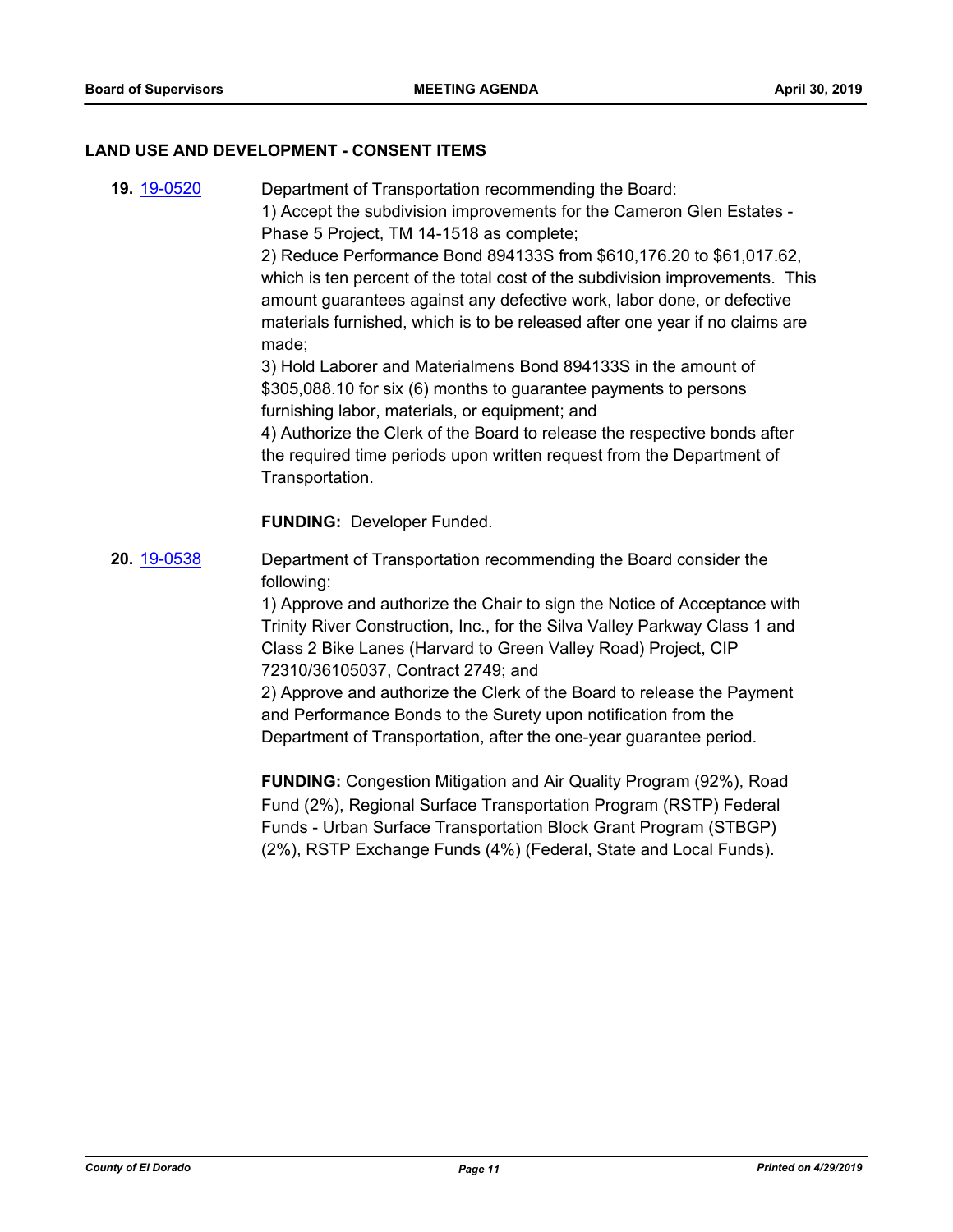**21.** [19-0603](http://eldorado.legistar.com/gateway.aspx?m=l&id=/matter.aspx?key=25924) Department of Transportation recommending the Board: 1) Accept the constructed improvements for the Mercy Housing Sunset Lane Apartments Project, CG 204912, as complete as of October 3, 2018; 2) Reduce Performance Bond CMS0243260 from \$171,101.95 to \$17,110.19, which is ten percent of the total cost of the road improvements; this amount guarantees against any defective work, labor done, or defective materials furnished, which is to be released after one year if no claims are made; 3) Authorize the Clerk of the Board to release Laborer and Materialmens Bond CMS0243260 in the amount of \$171,101.95 upon written request from the Department of Transportation; and 4) Authorize the Clerk of the Board to release the Performance Bond after the required time period upon written request from the Department of Transportation.

#### **FUNDING:** Developer Funded.

**22.** [19-0483](http://eldorado.legistar.com/gateway.aspx?m=l&id=/matter.aspx?key=25804) Planning and Building Department, Economic Development Division, recommending the Board:

> 1) Find that support for the Wagon Train event provides a public benefit by promoting a sense of community and enhancing tourism; and 2) Authorize the Chair to sign Funding Agreement 3871 with the Highway 50 Association to provide funding assistance for the annual Wagon Train event held each June. Funding to be provided is for a period of three (3) years, beginning June 2019 and continuing through June 2021 in the amount of \$10,000 per year, with a not to exceed total of \$30,000.

**FUNDING:** Transient Occupancy Tax.

- **23.** [19-0632](http://eldorado.legistar.com/gateway.aspx?m=l&id=/matter.aspx?key=25954) Surveyor's Office recommending the Board: Adopt and authorize the Chair to sign Resolution **063-2019** for Abandonment of Easement 19-0002 to abandon a portion of a sewer and drainage easement on Lot 16 of "Shadow Hills Estates", recorded in Book I of Subdivisions at Page 80, identified as Assessor's Parcel Number 117-170-016.
- **24.** [19-0634](http://eldorado.legistar.com/gateway.aspx?m=l&id=/matter.aspx?key=25956) Surveyor's Office recommending the Board: 1) Acknowledge and consent to an Irrevocable Offer of Dedication for Road Right of Way, Landscape and Public Service Easement on Assessor's Parcel Number 119-100-011; and 2) Authorize the Chair to sign the Consent to Offer of Dedication for Road Right of Way, Landscape and Public Service Easement and to record the Irrevocable Offer of Dedication with the Consent attached. Authorization for recording said Offer is pursuant to Government Code Section 7050.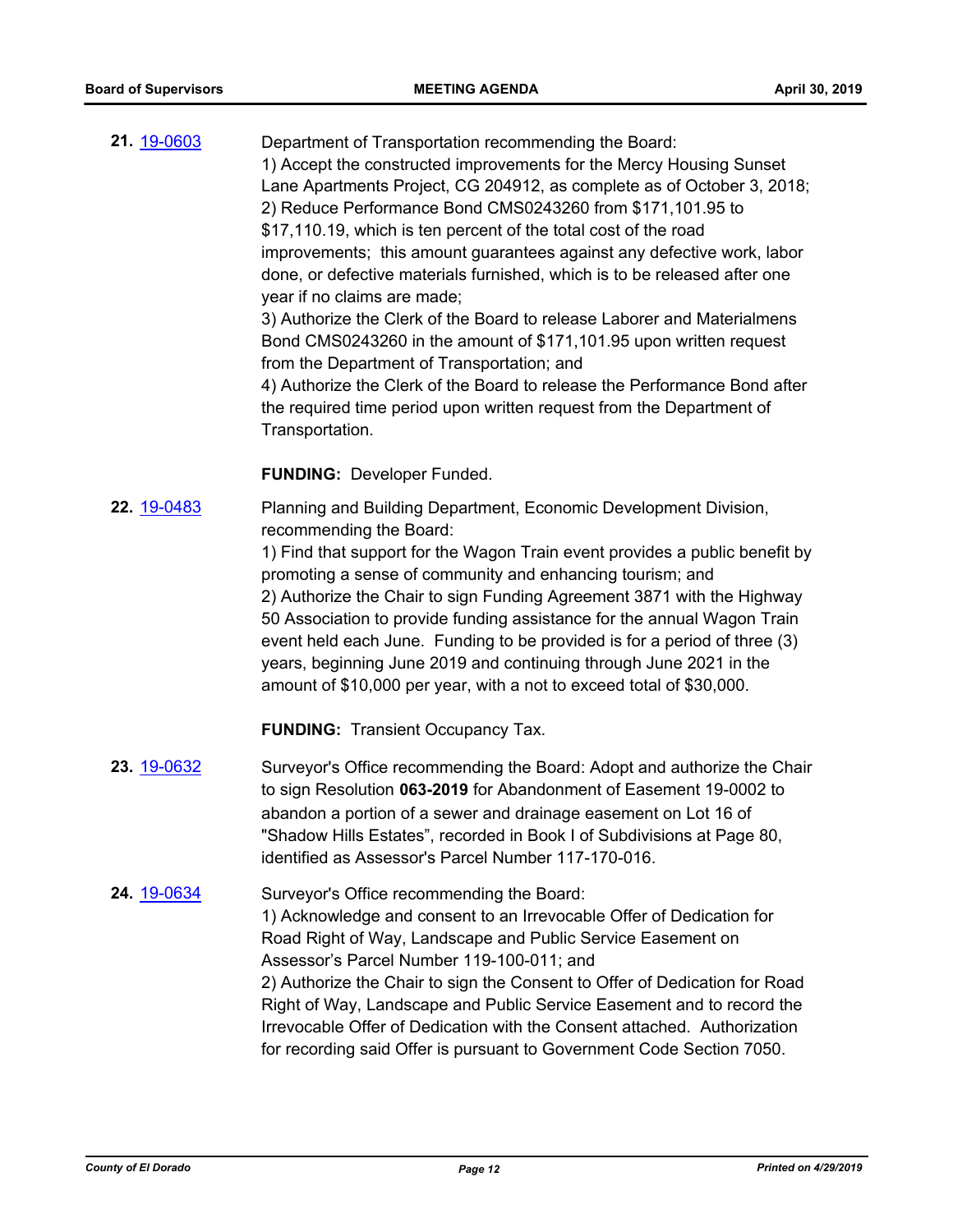- **25.** [19-0638](http://eldorado.legistar.com/gateway.aspx?m=l&id=/matter.aspx?key=25960) Surveyor's Office recommending the Board: 1) Acknowledge and consent to an Irrevocable Offer of Dedication for Road Right of Way on Assessor's Parcel Number 119-080-010; and 2) Authorize the Chair to sign the Consent to Offer of Dedication for Road Right of Way and to record the Irrevocable Offer of Dedication with the Consent attached. Authorization for recording said Offer is pursuant to Government Code Section 7050.
- **26.** [19-0639](http://eldorado.legistar.com/gateway.aspx?m=l&id=/matter.aspx?key=25961) Surveyor's Office recommending the Board: 1) Acknowledge and consent to an Irrevocable Offer of Dedication for Road Right of Way on Assessor's Parcel Number 119-080-017; and 2) Authorize the Chair to sign the Consent to Offer of Dedication for Road Right of Way and to record the Irrevocable Offer of Dedication with the Consent attached. Authorization for recording said Offer is pursuant to Government Code Section 7050.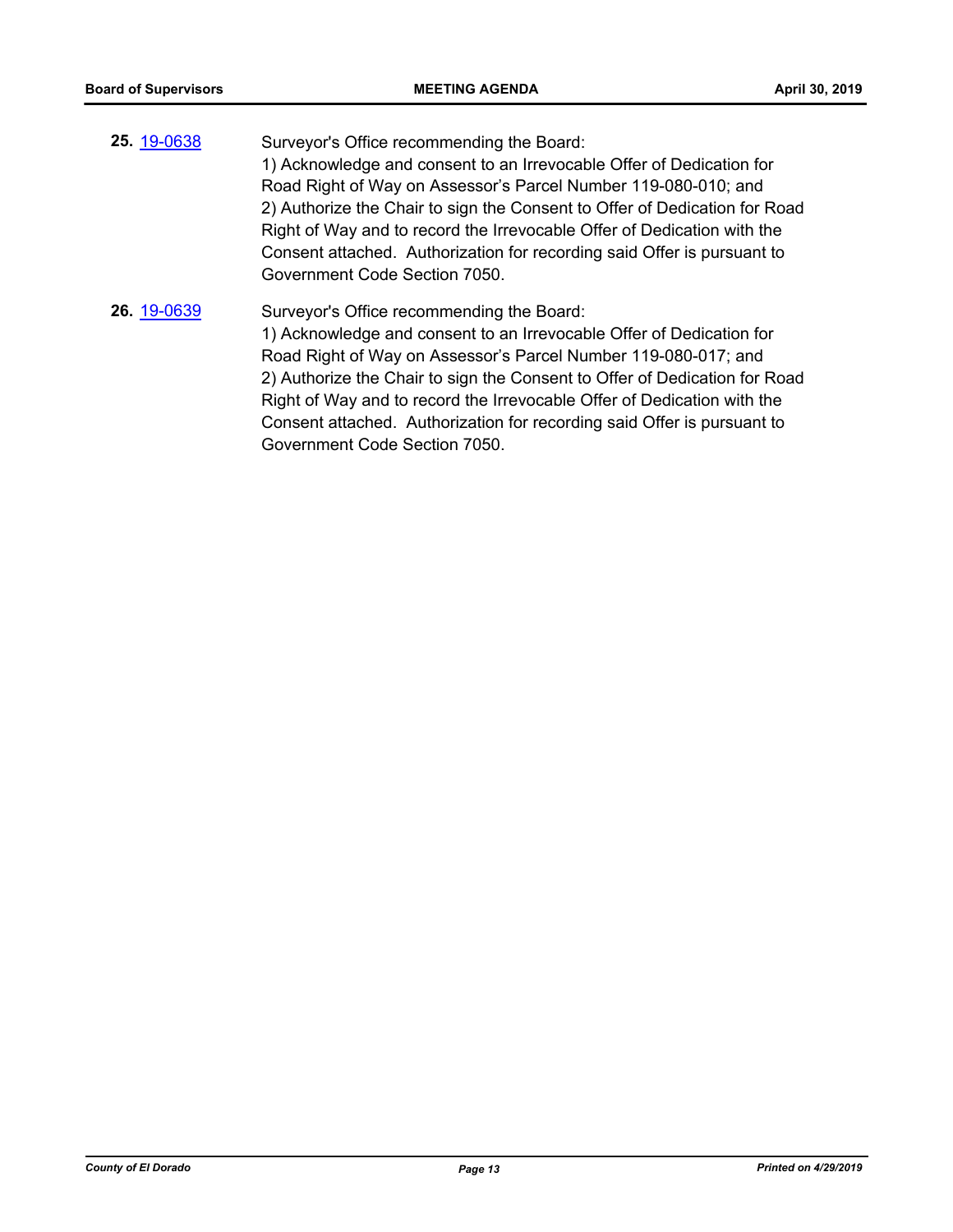#### **LAW AND JUSTICE - CONSENT ITEMS**

**27.** [19-0628](http://eldorado.legistar.com/gateway.aspx?m=l&id=/matter.aspx?key=25950) Sheriff's Office recommending that the Board approve and authorize the acceptance of a donation with gratitude for a new Polaris General 4 1000 Utility Terrain Vehicle, Polaris Pro Track System, and Trailer with a value of \$35,000 to the El Dorado County Sheriff's Office Search and Rescue Unit from the El Dorado Search & Rescue Council.

**FUNDING:** Donation/General Fund.

#### **END CONSENT CALENDAR**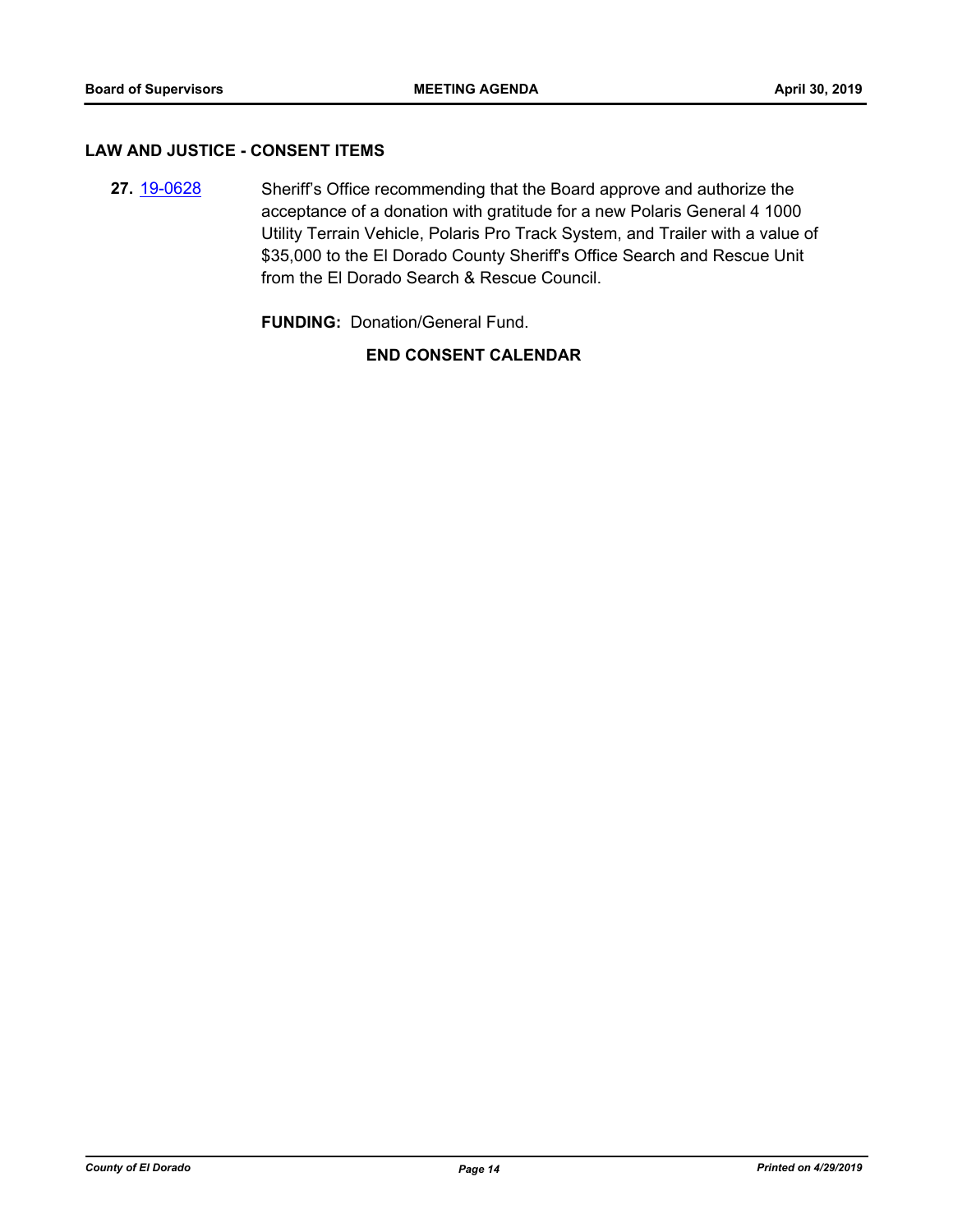#### **9:30 A.M. - TIME ALLOCATION**

**28.** [19-0692](http://eldorado.legistar.com/gateway.aspx?m=l&id=/matter.aspx?key=26014) Board of Supervisors presenting awards to winners of the 25th Annual Student Map Drawing Contest hosted by the County and sponsored by the local organization of professional Surveyors, Architects, Geologists and Engineers (S.A.G.E.). (Est. Time: 1.5 Hr.)

#### **DEPARTMENT MATTERS (Items in this category may be called at any time)**

**29.** [19-0640](http://eldorado.legistar.com/gateway.aspx?m=l&id=/matter.aspx?key=25962) HEARING - Chief Administrative Office, Facilities Division, recommending the Board:

> 1) Conduct a public hearing to adopt findings pursuant to Government Code 4217.12 regarding anticipated energy cost savings and other benefits the County shall receive as a result of the power purchase agreements and related agreements;

2) Find that the difference, if any, between the fair rental value for the real property subject to the facility ground lease and the agreed rent is anticipated to be offset by below-market energy purchases or other benefits provided under the energy service contract, pursuant to Government Code 4217.12;

3) Authorize the Chair to sign the Renewable Energy Self-Generation Bill Credit Transfer (RES-BCT) Solar Facility Sublease Agreement and the Subordination, Non-Disturbance and Attornment Agreement, contingent upon USDA approval; and

4) Authorize the Chair to sign the Net Energy Metering Solar Facility Sublease Agreement and the Subordination, Non-Disturbance and Attornment Agreement, contingent upon USDA approval. (Est. Time: 30 Min.)

**FUNDING:** Components of the agreements provide cost reimbursement to the County over a 25 year period.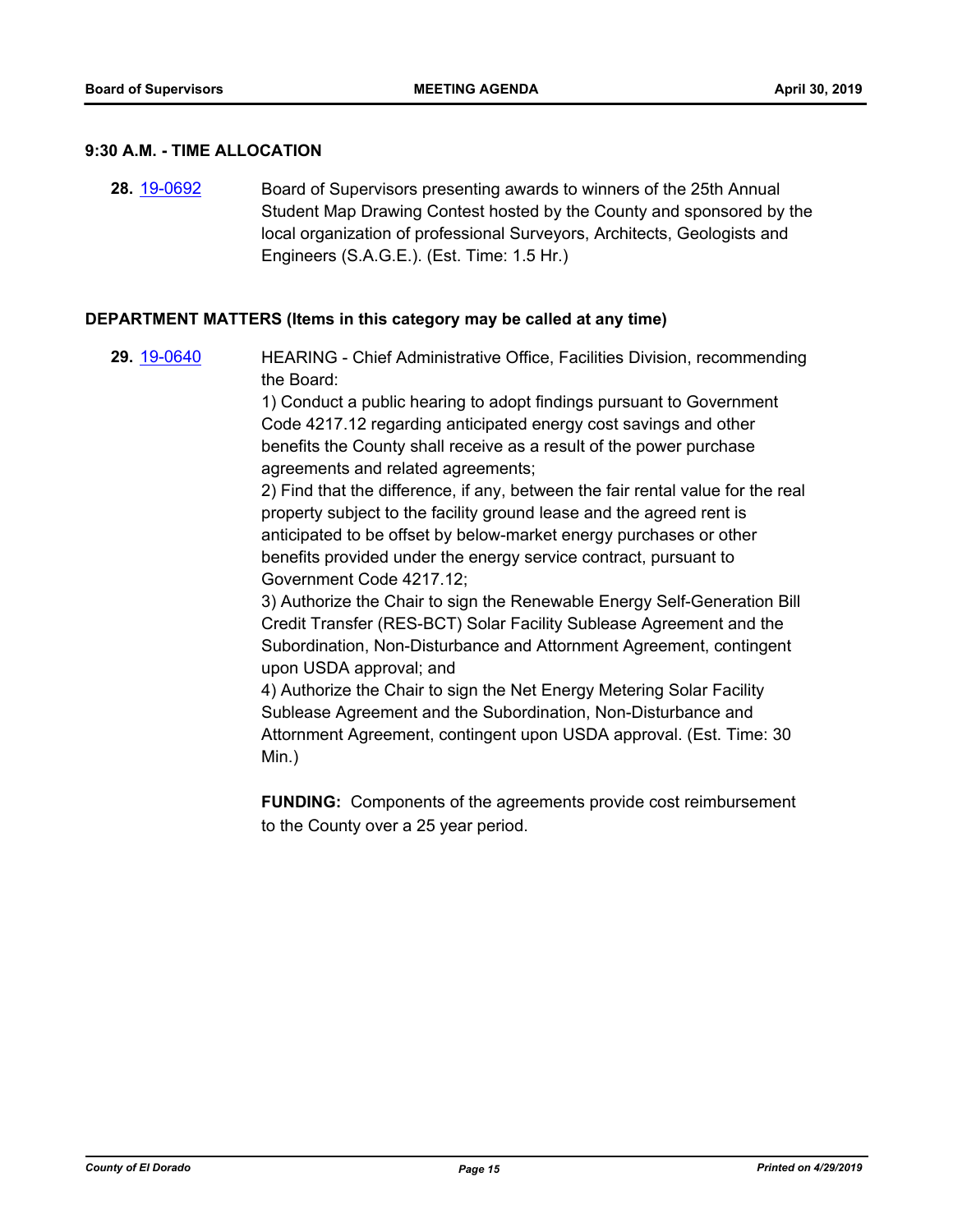| 30. 19-0525 | Health and Human Services Agency (HHSA) recommending the Board:<br>1) Accept funding from the California Department of Health Care Services<br>in the amount of \$26,929,563 for the provision of Drug Medi-Cal Organized<br>Delivery System services for the period of June 1, 2019 through June 30,<br>2021;<br>2) Delegate authority to the HHSA Director to sign Agreement 18-95146<br>for same;<br>3) Authorize the HHSA Director to execute any additional documents or<br>amendments related to Agreement 18-95146 contingent upon approval by<br>County Counsel and Risk Management; and<br>4) Authorize the HHSA Director, Assistant Director of Administration and<br>Finance, or Chief Fiscal Officer to administer any subsequent<br>administrative documents relating to said funding, including required fiscal<br>and programmatic reports. (Est. Time: 5 Min.) |
|-------------|--------------------------------------------------------------------------------------------------------------------------------------------------------------------------------------------------------------------------------------------------------------------------------------------------------------------------------------------------------------------------------------------------------------------------------------------------------------------------------------------------------------------------------------------------------------------------------------------------------------------------------------------------------------------------------------------------------------------------------------------------------------------------------------------------------------------------------------------------------------------------------|
|             | <b>FUNDING:</b> Federal Medi-Cal with matched funding from State General<br>Fund and 2011 Behavioral Health Realignment.                                                                                                                                                                                                                                                                                                                                                                                                                                                                                                                                                                                                                                                                                                                                                       |
| 31. 19-0650 | Human Resources recommending the Board approve and authorize the<br>Chair to sign<br>1) Resolution 060-2019 to comply with a) the California Public Employees'<br>Retirement System reporting requirements, b) Government Code Sections<br>20636 and 7522.34(a), and c) California Code of Regulations Title 2,<br>Section 570.5 by retroactively adopting salary schedules for calendar<br>years 2014 - 2018; and<br>2) Resolution 061-2019 to correct a typographical error on Resolution<br>224-2014. (Est. Time: 5 Min.)                                                                                                                                                                                                                                                                                                                                                   |
|             | N/A<br><b>FUNDING:</b>                                                                                                                                                                                                                                                                                                                                                                                                                                                                                                                                                                                                                                                                                                                                                                                                                                                         |
| 32. 19-0622 | Probation Department recommending the Board adopt and authorize the<br>Chair to sign Resolution 064-2019 amending the Authorized Personnel<br>Allocation Resolution and approving a Reduction in Force as a result of the<br>previously authorized closure of the Juvenile Hall located in Placerville,<br>effective June 30, 2019.                                                                                                                                                                                                                                                                                                                                                                                                                                                                                                                                            |
|             | Recommended Reduction in Force includes; one full-time equivalent (1.0)<br>FTE) Administrative Secretary (2.0 FTE filled), one full-time equivalent (1.0                                                                                                                                                                                                                                                                                                                                                                                                                                                                                                                                                                                                                                                                                                                       |

FTE) Assistant Superintendent - Institutions (2.0 FTE filled), three full-time equivalent (3.0 FTE) Correctional Cooks (4.0 FTE, 3.0 FTE filled), fifteen full-time equivalent (15.0 FTE) Deputy Probation Officer - Institutions (28.0 FTE, 20.0 FTE filled), three full-time equivalent (3.0 FTE) Supervising Deputy Probation Officer - Institutions (8.0 FTE filled). (Est. Time: 10 Min.)

**FUNDING:** Reduction in General Fund costs.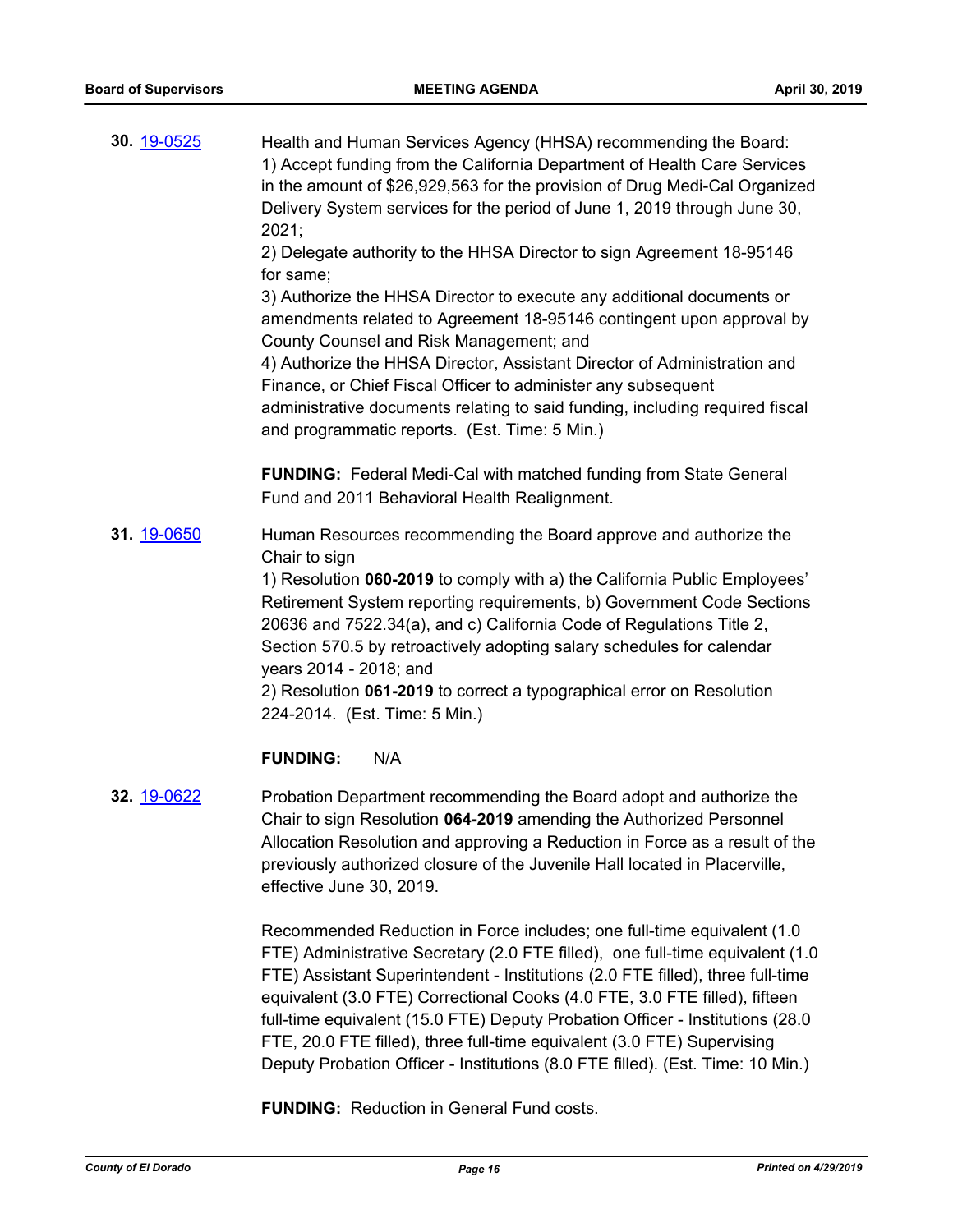**33.** [19-0681](http://eldorado.legistar.com/gateway.aspx?m=l&id=/matter.aspx?key=26003) Recorder-Clerk recommending the Board: 1) Provide conceptual approval, pursuant to Board Policy A-3, to establish a Schedule of Fees for the Recorder-Clerk's Office; and 2) Direct staff to return to the Board with first reading of the Ordinance and discussion of recommended fee changes as a result of a fee study performed in late 2018. (Est. Time: 5 Min.)

**FUNDING:** General Fund Revenue.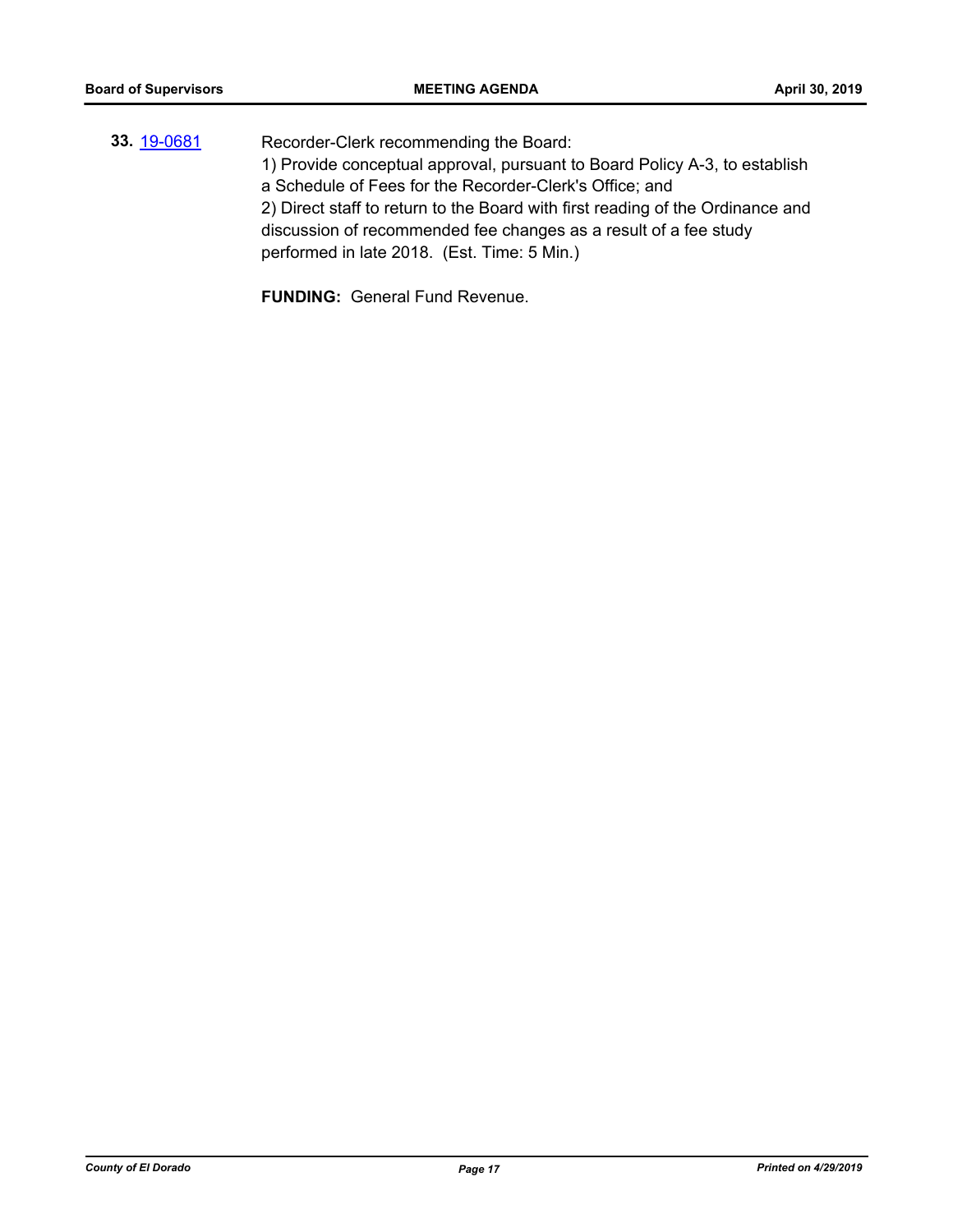### **11:00 A.M. - TIME ALLOCATION**

**34.** [19-0498](http://eldorado.legistar.com/gateway.aspx?m=l&id=/matter.aspx?key=25819) Health and Human Services Agency recommending the Board adopt and authorize the Chair to sign a Proclamation to recognize May 2019 as "Mental Health Month" in El Dorado County and to hear an update by National Alliance on Mental Illness. (Est. Time: 10 Min.)

#### **FUNDING:** N/A

**35.** [19-0691](http://eldorado.legistar.com/gateway.aspx?m=l&id=/matter.aspx?key=26013) Supervisor Veerkamp recommending the Board authorize the signatures of all five Supervisors on a Certificate of Recognition for Chief Thomas Keating and to congratulate him on his retirement from Rescue Fire Protection District. (Est. Time: 10 Min.)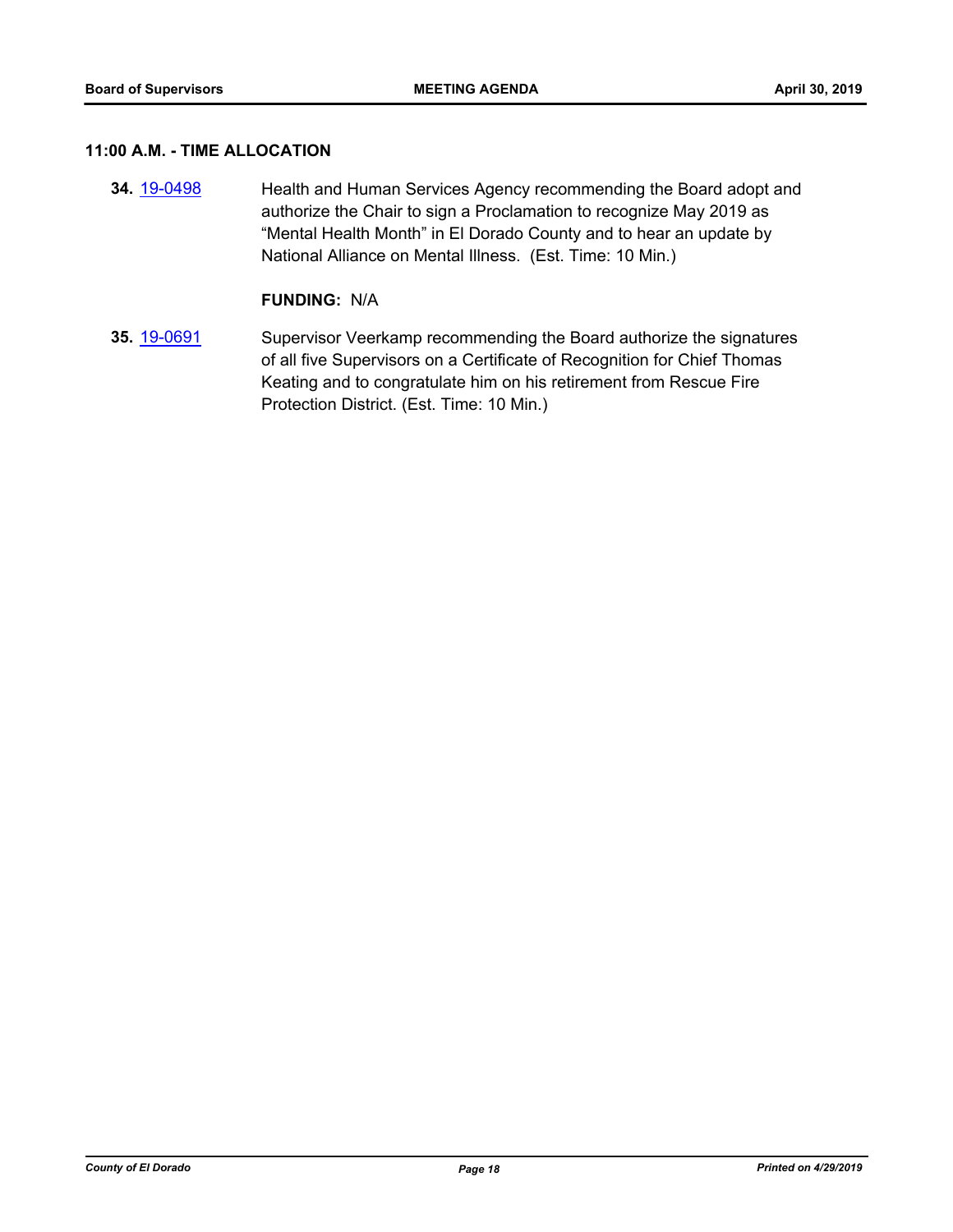#### **2:00 P.M. - TIME ALLOCATION**

**36.** [19-0368](http://eldorado.legistar.com/gateway.aspx?m=l&id=/matter.aspx?key=25689) Planning and Building Department, Economic Development Division, recommending the Board: 1) Receive a presentation from Isabel Domeyko from New Economics & Advisory on the Apple Hill-Camino Economic Impact Study that was completed in March of 2019; and 2) Provide direction to staff to contract with New Economics & Advisory to conduct a similar economic study for the Coloma/Lotus area. (Est. Time: 45 Min.)

**FUNDING:** Transient Occupancy Tax.

## **2:30 P.M. - TIME ALLOCATION**

- **37.** [19-0672](http://eldorado.legistar.com/gateway.aspx?m=l&id=/matter.aspx?key=25994) HEARING Auditor-Controller recommending the Board: 1) Authorize the Auditor to disburse excess proceeds from the sale of Tax Defaulted property in the amount of \$9,397.02 to the Claimant and Lienholder of Record, City of Placerville, et al., in accordance with California Revenue and Taxation Code Section 4674; and 2) Authorize the Auditor to notify all valid claimants of the Board's action and disburse proceeds as determined by the Board.
- **38.** [19-0690](http://eldorado.legistar.com/gateway.aspx?m=l&id=/matter.aspx?key=26012) Supervisor Veerkamp recommending the Board receive a presentation from the 2018-19 El Dorado County Youth Commission. The purpose of their presentation is to report out on their activities during the current school year.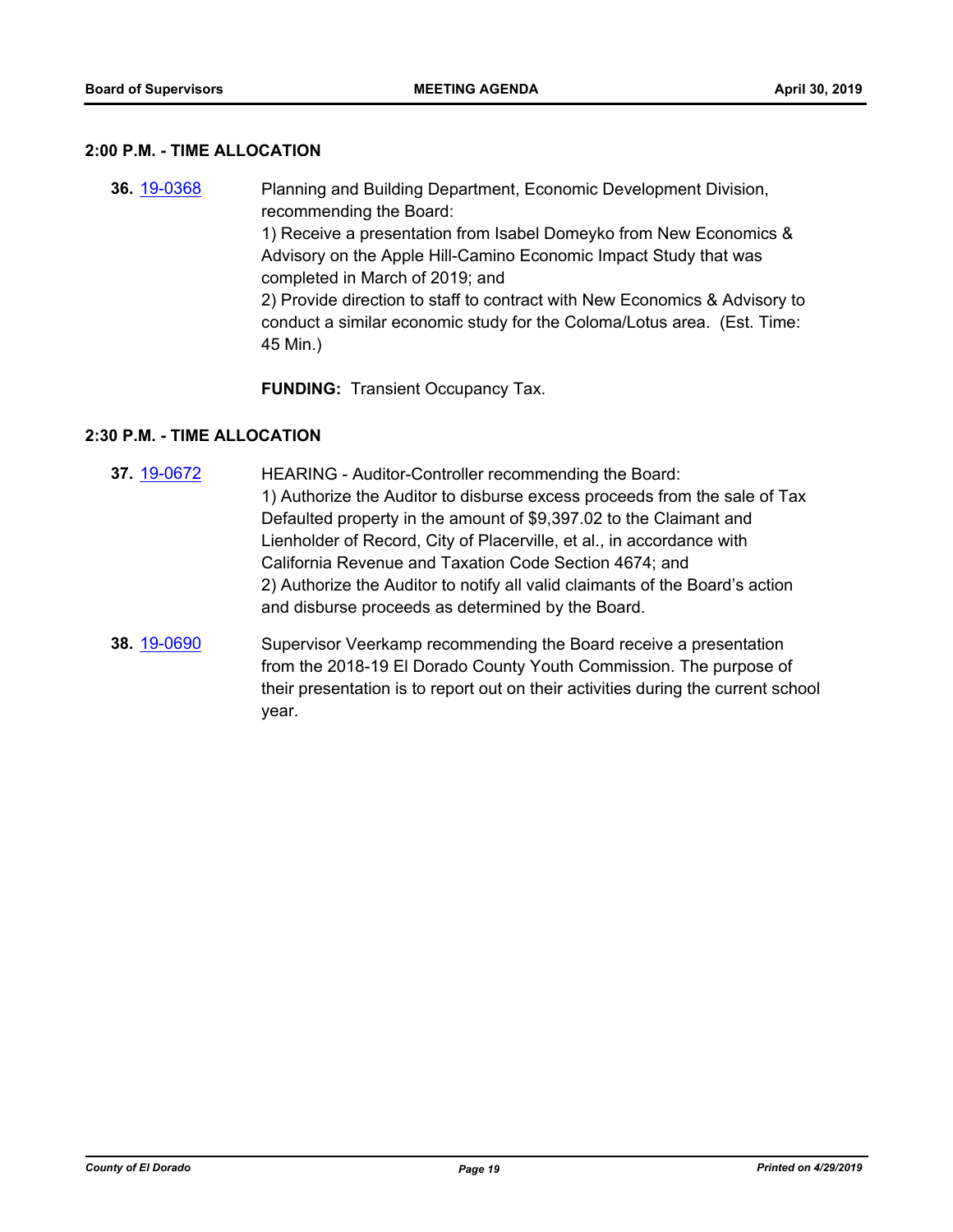#### **3:00 P.M. - TIME ALLOCATION**

**39.** [18-1754](http://eldorado.legistar.com/gateway.aspx?m=l&id=/matter.aspx?key=25105) Library Department recommending the Board:

1) Receive a report on the El Dorado Western Railroad, a program of the El Dorado County Historical Museum;

2) Authorize the use of standard rolling stock on the section of track from Milepost (MP) 142 to MP 144.8 (El Dorado Road to Missouri Flat Road) in compliance with Federal Railroad Administration (FRA) and the California Public Utilities Commission (CPUC) requirements as recommended by the Parks and Recreation Commission;

3) Approve the reinstallation of At-Grade Crossing equipment at the Forni Road railroad crossing as recommended by the Parks and Recreation Commission; and

4) Authorize the repair of tracks at Rustling Pines Road in Shingle Springs for a total of \$17,000 with \$6,000 from the Museum Trust Fund (donations from the community), \$11,000 General Fund approved in the FY 2018-19 Library budget. (Est. Time: 1 Hr.)

**FUNDING:** Museum Trust Fund (\$6,000) and General Fund (\$11,000).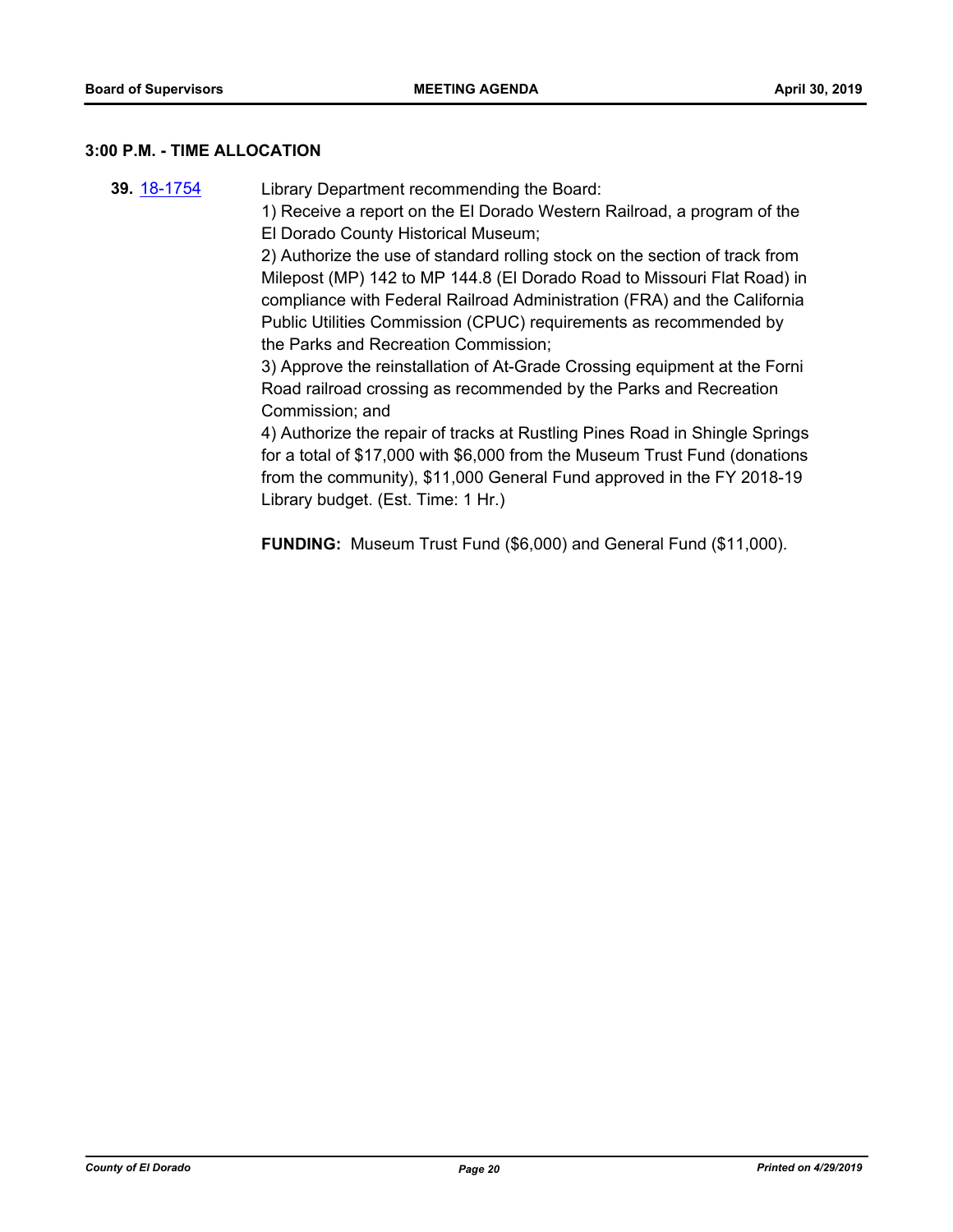## **ITEMS TO/FROM SUPERVISORS**

**CAO UPDATE**

**ADJOURNMENT**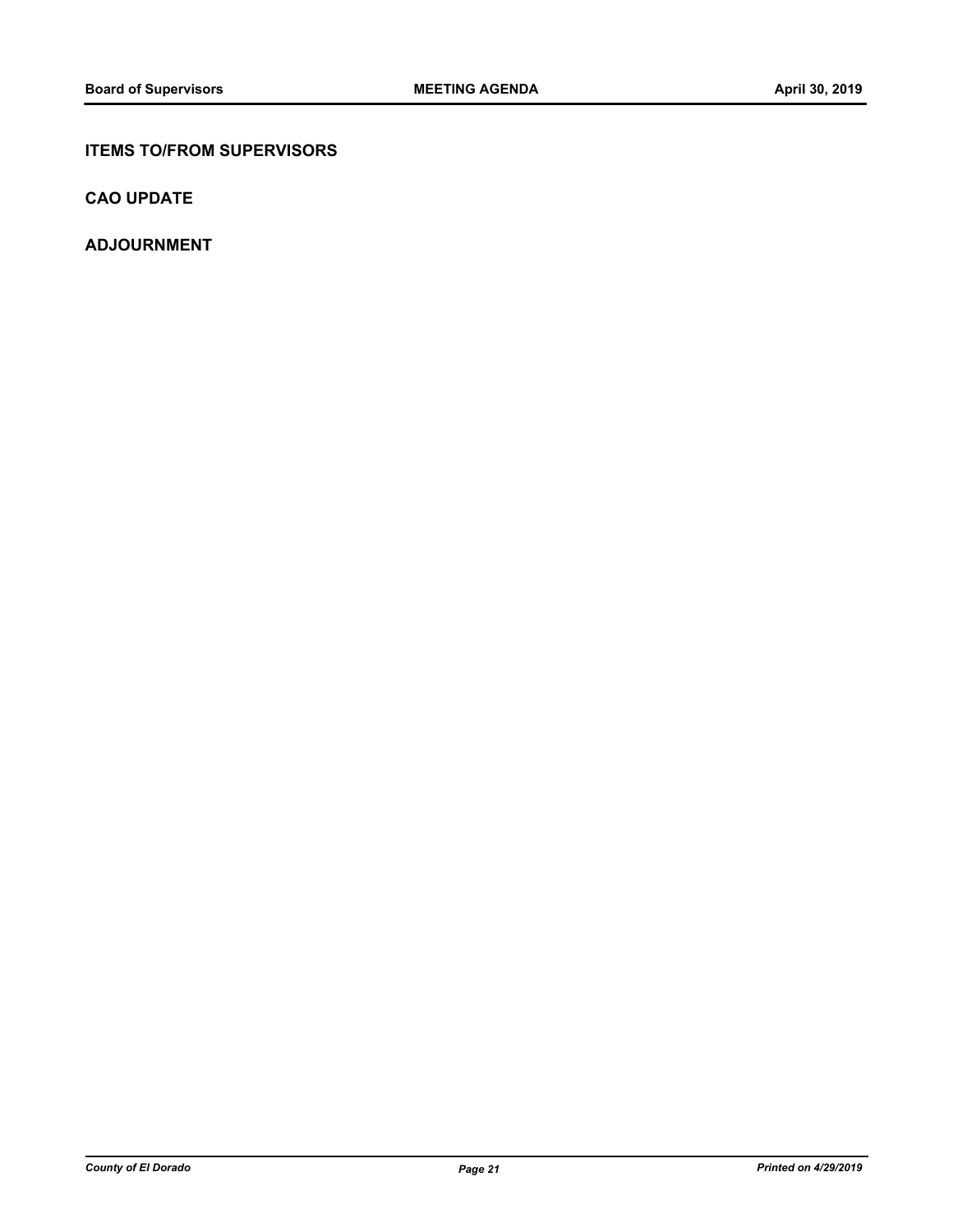#### **CLOSED SESSION**

- **40.** [19-0484](http://eldorado.legistar.com/gateway.aspx?m=l&id=/matter.aspx?key=25805) **Conference with Legal Counsel Initiation of Litigation** pursuant to Government Code section 54956.9(d)(4). Number of potential cases: (1). (Est. Time: 10 Min.)
- **41.** [19-0706](http://eldorado.legistar.com/gateway.aspx?m=l&id=/matter.aspx?key=26028) **Conference with Legal Counsel Significant Exposure to Litigation** pursuant to Government Code Section 54956.9(d)(2). Number of potential cases: (1). (Est. Time: 15 Min.)
- **42.** [19-0707](http://eldorado.legistar.com/gateway.aspx?m=l&id=/matter.aspx?key=26029) **Pursuant to Government Code Section 54956.8 Conference with Real Property Negotiator**: This body will hold a closed session to give instructions to its negotiator for the Diamond Springs Parkway - Phase 1B Project regarding the real properties located in Diamond Springs with APNs 051-250-51 and 051-250-54, owned by Michael D. Lindeman and Lorraine D. Lindeman, Trustees of the Lindeman Family 2005 Trust dated October 17, 2005.

Instructions to El Dorado County's negotiator will concern price and terms of payment and agreement. Kyle Lassner, Right-of-Way Supervisor, is the negotiator on behalf of El Dorado County. The parties with whom El Dorado County's negotiator may negotiate are those parties identified above and their agents and successors. (Est. Time: 10 Min.)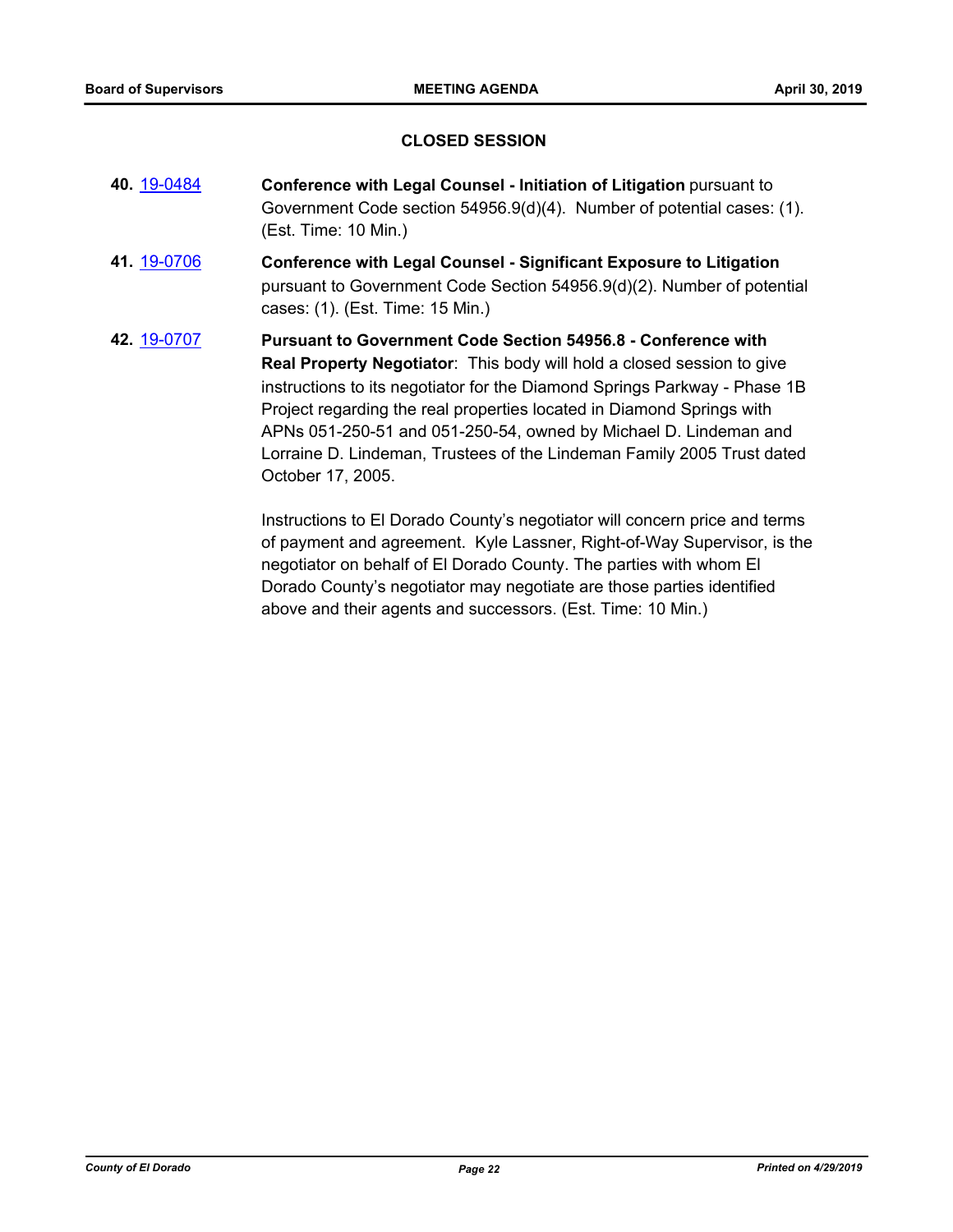On August 19, 2003, the Board adopted the following protocol: It is a requirement that all speakers, County staff and the public, when approaching the podium to make a visual presentation to the Board of Supervisors, must provide the Clerk with the appropriate number of hard copies of the presentation for Board members and the audience.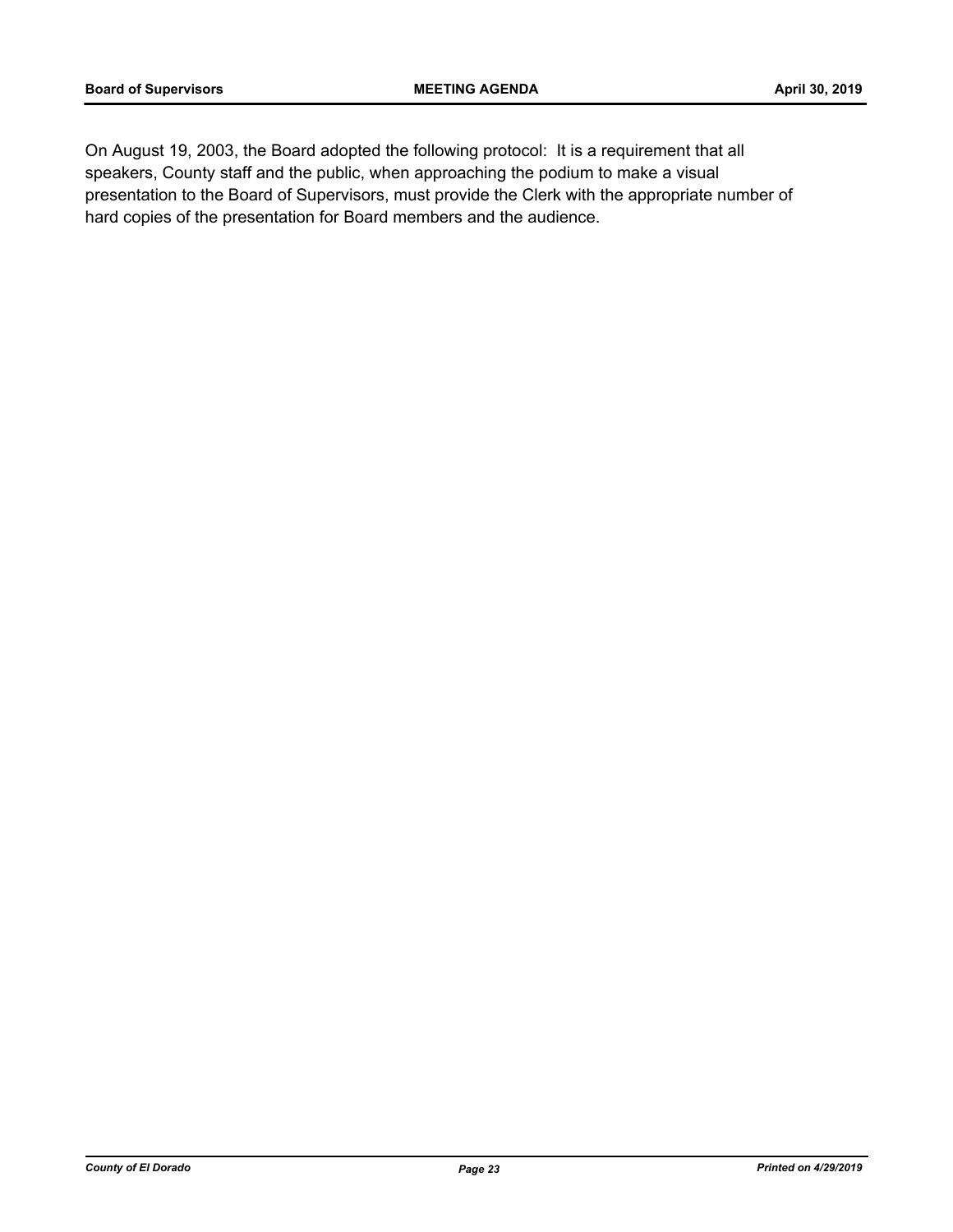#### **ADDENDUM**

#### **There have been changes made to the title of item 8.**

**8.** [19-0540](http://eldorado.legistar.com/gateway.aspx?m=l&id=/matter.aspx?key=25861) Human Resources Department recommending the Board: 1) Approve and adopt the revised department-specific class specifications for the Health and Human Services Agency: Public Health Nurse I/II, Disease Investigation and Control Specialist I/II, Food Services Aide (Title Change from: Food Service Aide), Psychiatric Technician I/II, and Public Health Nurse Supervisor (Title Change from: Supervising Public Health Nurse);

> 2) Approve and adopt the revised department-specific class specifications for the Sheriff's Office: Correctional Food Services Coordinator and Sheriff's Crime Analyst (Title Change from Crime Analyst);

3) Approve and adopt the revised department-specific class specification for the Department of Planning and Building: Clerk of the Planning Commission; and

4) Approve and authorize the Chair to sign Resolution **062-2019** adopting the above mentioned three two classification title changes.

**FUNDING:** N/A.

#### **LAND USE AND DEVELOPMENT - CONSENT ITEMS**

**43.** [19-0627](http://eldorado.legistar.com/gateway.aspx?m=l&id=/matter.aspx?key=25949) Department of Transportation recommending the Board consider the following pertaining to the El Dorado Trail - Missouri Flat Road to El Dorado Project, CIP 97014, Contract 2778:

> 1) Award the Construction Contract to Westcon Construction Corporation who was the lowest responsive, responsible bidder;

> 2) Approve and authorize the Chair to sign the Construction Contract, subject to review and approval by County Counsel and Risk Management; and

3) Authorize the Director of Transportation to sign an Escrow Agreement, if requested by the Contractor, and in accordance with Public Contract Code Section 22300, for the purpose of holding Contract retention funds.

**FUNDING:** Accumulative Capital Outlay (<1%), Active Transportation Program (66%), Congestion Mitigation and Air Quality Program (25%), Air Quality Management District and Air Pollution Control District Grant (8%) (Federal Funds).

## **CLOSED SESSION**